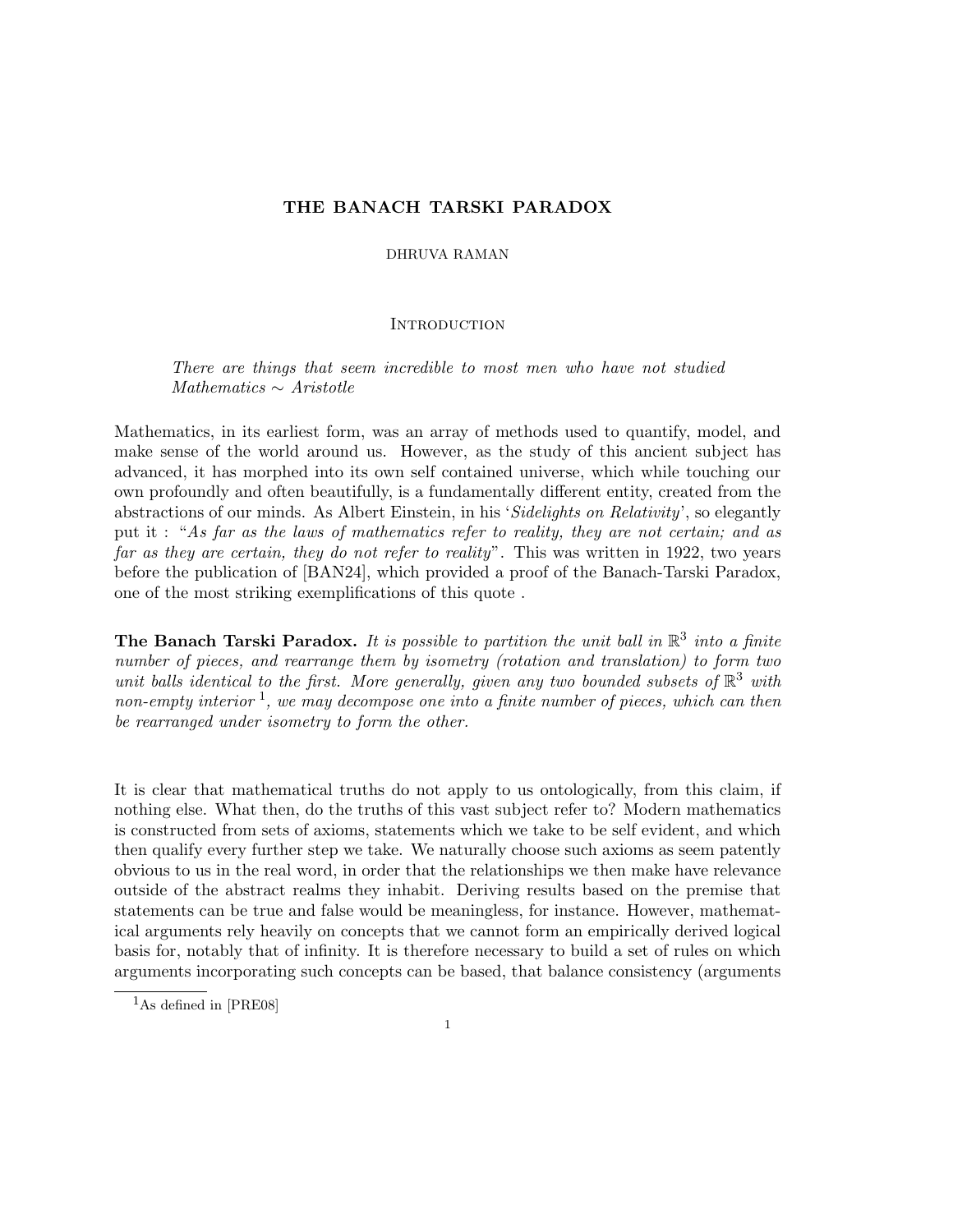built on these rules cannot give contradictory results), with sufficient richness to afford a level of profundity to the results thereby obtained. Historically, no such axiomatic system was explicitly constructed, and any such logical operations as seemed legitimate in the real world were extrapolated to mathematics. Being able to define objects with arbitrary parameters, and construct sets of such objects, was therefore deemed permissible. After all, defining a set as 'the collection of all objects that satisfy condition X', seems to pose no obvious contradictions. However, developments at the beginning of the  $20<sup>th</sup>$  century forced mathematicians to take a closer look:

# Russell's Paradox. Let  $R = \{x : x \notin x\}$ . Then  $R \in R \Leftrightarrow R \notin R$

Proof. R is the set of all sets that are not members of themselves. If R is a member of itself, then R is not in the set of sets that are not members of themselves, so R is not in R. If it is not a member of itself, then it is a member of R.

Since the existence of this set, imagined by the philosopher Bertrand Russell, contradicts a basic 'law of nature' fundamental to our understanding of logic: that of a statement being either true or false, , we label the construction a 'paradox' and do not allow its construction in any form of mathematics where we want truth and falsehood to be disjoint entities. Unfortunately, this implies that we must restrict the allowable properties and operations applicable on sets, and form such an axiomatic system as I previously proposed.

Russell's Paradox led to a rush of activity in the emerging fields of Set and Model theory, as mathematicians sought for consistency, and a set of rules that would allow no such paradoxes to occur. Indeed Hilbert's Second Problem, one of a collection of the most important unsolved questions in Mathematics at the turn of the 20th century, was to prove that the axioms of arithmetic are consistent. Gödel, unfortunately, in his Second Incompleteness Theorem, proved that no axiomatic model can be proved to be consistent within its own logic. Indeed, through his First Incompleteness Theorem, he proved that the axioms cannot be both consistent and complete [GOD31]. Some logicians dispute the validity of applying these theorems to Hilbert's problem. A discussion is outside the scope of this essay. The reader could refer to eg [DET90] for more information. Suffice to say that, currently, the most widely accepted axiomatic system for non-constructive mathematics is known as the Zermelo Fraenkel Model, with the axiom of choice (ZFC). ZFC can be thought of a set of 'rules' within which we can define the structures we create, in order that consistency is achieved. It negates Russell's Paradox through inclusion of the "Axiom Schema of Separation"  $[HAL74]$ , which disallows existence of R. Unfortunately, we know, from Gödel's aforementioned Second Incompleteness Theorem, that it is impossible to prove the consistency of ZFC using only arguments derived from ZFC. Deeper study in this area ends up questioning the foundations of the notion of mathematical proof and rigour itself. Note that the axiom of choice is not part of ZF, due to its traditionally controversial role in mathematics. It plays a sufficiently important role in the Banach Tarski Paradox that an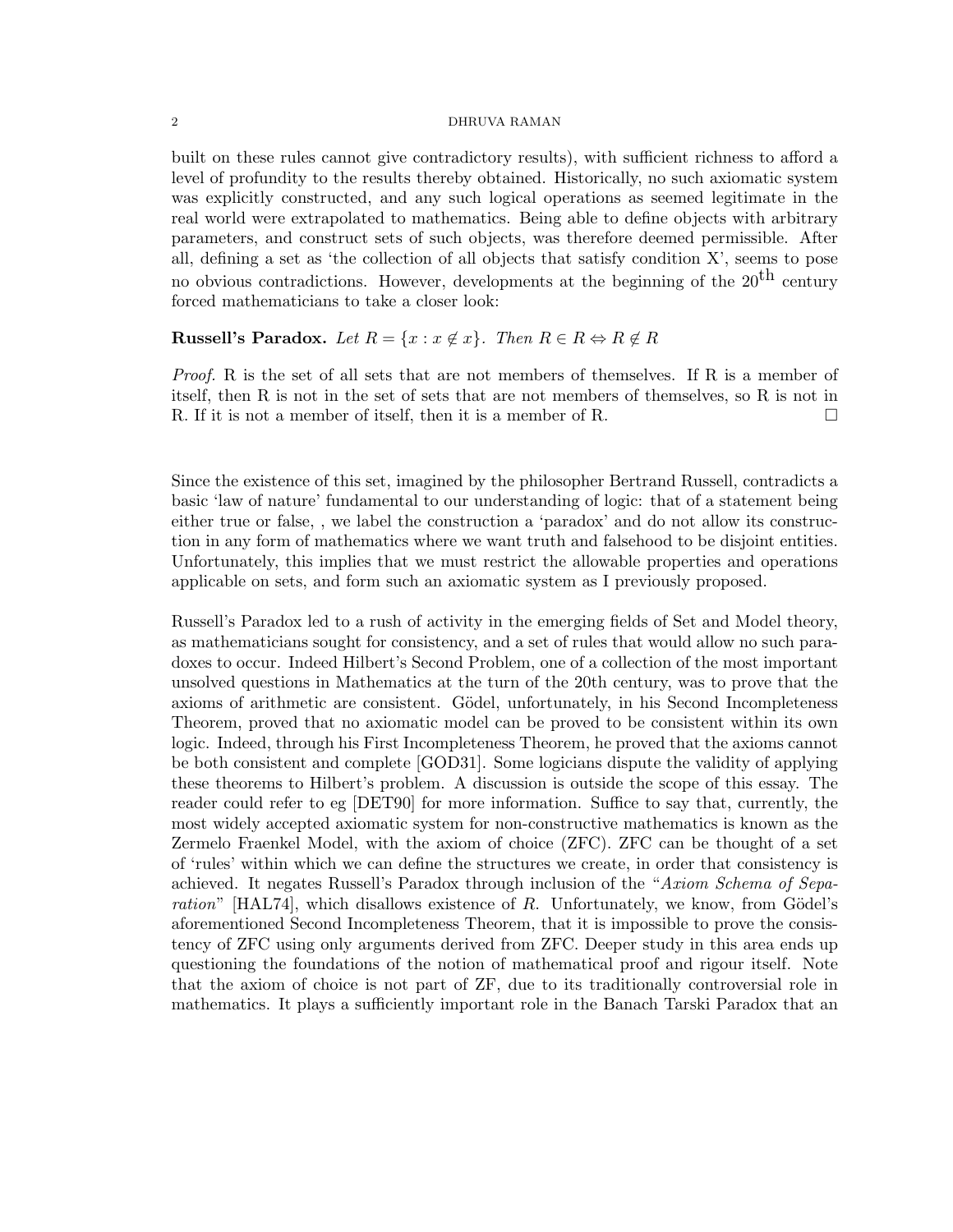explicit exposition is necessary:

The Axiom of Choice. For any collection (possibly infinite)<sup>2</sup> of non-empty sets; there exists a choice function; that is, a function that takes precisely one element from each of the sets; defined on the collection

Upon observation, Russell's paradox is qualitatively different from Banach Tarski. It is an argument, derived from a set of axioms of logic, that contradicts consistency of the elements of this set: logic decries that a statement can be both true and false. Banach Tarski, on the other hand, is perfectly consistent within ZFC, so the term 'paradox' is, in some senses, a misnomer. It merely counters our intuition that the collective volume of a disjoint collection of objects is constant when subjected to isometries. However, as such, it is consistently cited as a reason to disallow the axiom of choice in mathematics. Yet this is an empirical intuition derived from the physical world, rather than analytically from the mathematical universe, else, there would be some inconsistency in the application of the paradox to ZFC. What if we were to base all mathematics on such physical intuitions? For one, we would have to disallow the use of infinitely small sets, citing the inherent granularity of matter, and the absurdity of being able to splice an atom into a countable collection of subsets, which could then be rearranged such that they were dense in the universe. I will leave it for the reader to decide if such a decision would be valid. The purpose of this essay is to serve as a reminder to the reader that mathematics operates within its own purview, distinct from our own, and that concepts we deem innate may not be haphazardly assumed mathematically.

# **BACKGROUND**

This section, while not necessary for the proof of Banach Tarski that follows, provides an introduction to the techniques and concepts that underly the proof. It is hoped that the reader will consider the possibility of a rigorous proof of the paradox as being slightly less unbelievable after appraisal of this section.

The notion of infinity, while ubiquitous in mathematics, is fundamentally an abstract concept far removed from actuality. Intuition, therefore, is not a relevant tool in our exploration of this concept. The following construction exemplifies this:

## Hilbert's Hotel.

David Hilbert runs a hotel with a (countably) infinite number of rooms, of which a finite number are unoccupied. Hilbert, wishing to maximise profits, wants every room to be filled.

<sup>2</sup>Note that the finite case does not require the axiom of choice, it can be proved by induction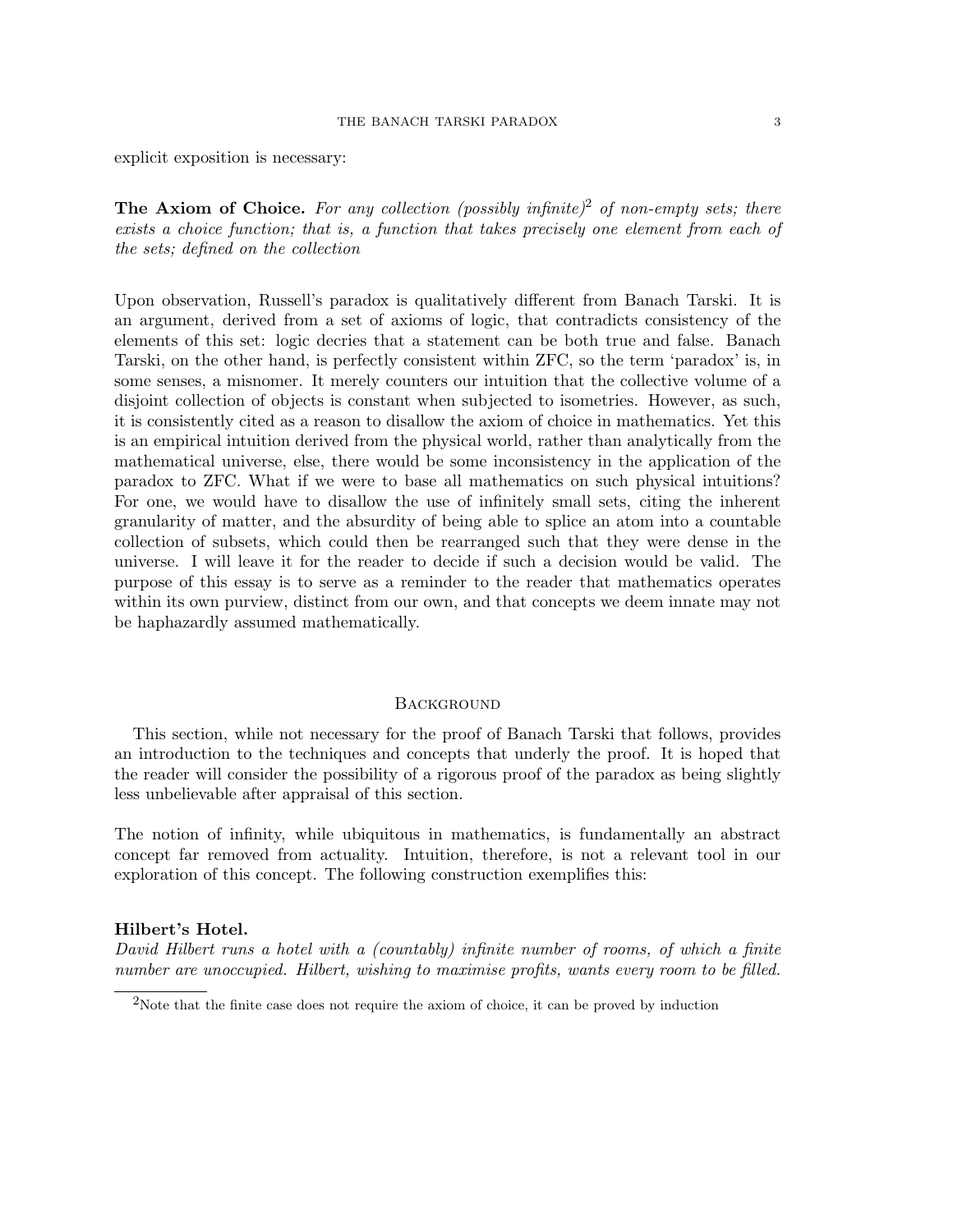In fact he is thinking of building a countably infinite extension. However, no new guests arrive. Can we help?

Of course. Suppose there are n empty rooms. We label them 1 to n. Having stayed up all night numbering each occupied room, from  $n + 1$  onwards, (possible as there are only countably infinite rooms), we merely request every guest to move to the room with number equal to their current one minus *n*. Suppose Hilbert builds an infinite extension, numbering the rooms  $B1, B2, B3...$  Then, we instruct all guests in the original building with a prime numbered room to move into the extension, with the guest in the room numbered with the  $n^{th}$  prime number to move into BN. Since there are, infinite primes, the extension is filled. To reoccupy the prime numbered rooms, we instruct every guest with a room number of the form  $p^m$ , where  $m \in \mathbb{N}$ , and p is Prime, to move to the room numbered  $p^{m-1}$ .

This odd construction relies on the fact that the statements the cardinality of all sets of countably infinite order is identical, that is, we can map one to another bijectively. While possibly counterintuitive to the layperson, very few who have studied mathematics, and understood concepts such as countability of the rationals, would have trouble accepting this fact in their intuition of the infinite.

## Hilbert's Hotel on the Unit Sphere.

A more relevant formulation, in terms of the Banach Tarski paradox, is to equate the previous example to a similar construction on the unit sphere:  $S^1$ . Take a point  $x \in S^1$  and let  $x_n$  be the point obtained by rotation of x clockwise by n radians. Consider  $X = \{x_n\}_{n=1}^{\infty}$ , which consists of distinct points (no two elements are the same as  $2\pi$ , the identity rotation in radians, will not divide any natural number). Identifying the room numbered  $n$  in Hilbert's hotel with  $x_n$ ; we can rotate X anticlockwise by m radians, and the image of this rotation will be  $X \cup \{x_{-i}\}_{i=1}^m$  Thus the image of the rotation is a strict superset, containing  $m$  extra points. This example is proved more rigorously later on, see Theorem 3.11. Its main purpose here is to show that the image of a set under rotation can strictly contain the original set, one of the major counterintuitive elements of Banach Tarski. Note that an infinite extension, ie a countable extra number of points in the image, is much harder to obtain. Rotation by n radians is equivalent to shifting each guest n rooms. To accomodate countably infinite guests, different guests will have to move a different number of rooms. Also note that the axiom of choice was not required here.

## Non-measurable sets.

We have just shown that points can be added to a set by rotating it. However, to change the Lebesgue measure of a set by isometry, an uncountable number of points must be added. Clearly, a simple bijection such as  $f(x) = 2x$  will alter the length of a line, but involves translation of every point on the interval, an uncountable number of isometries. We aim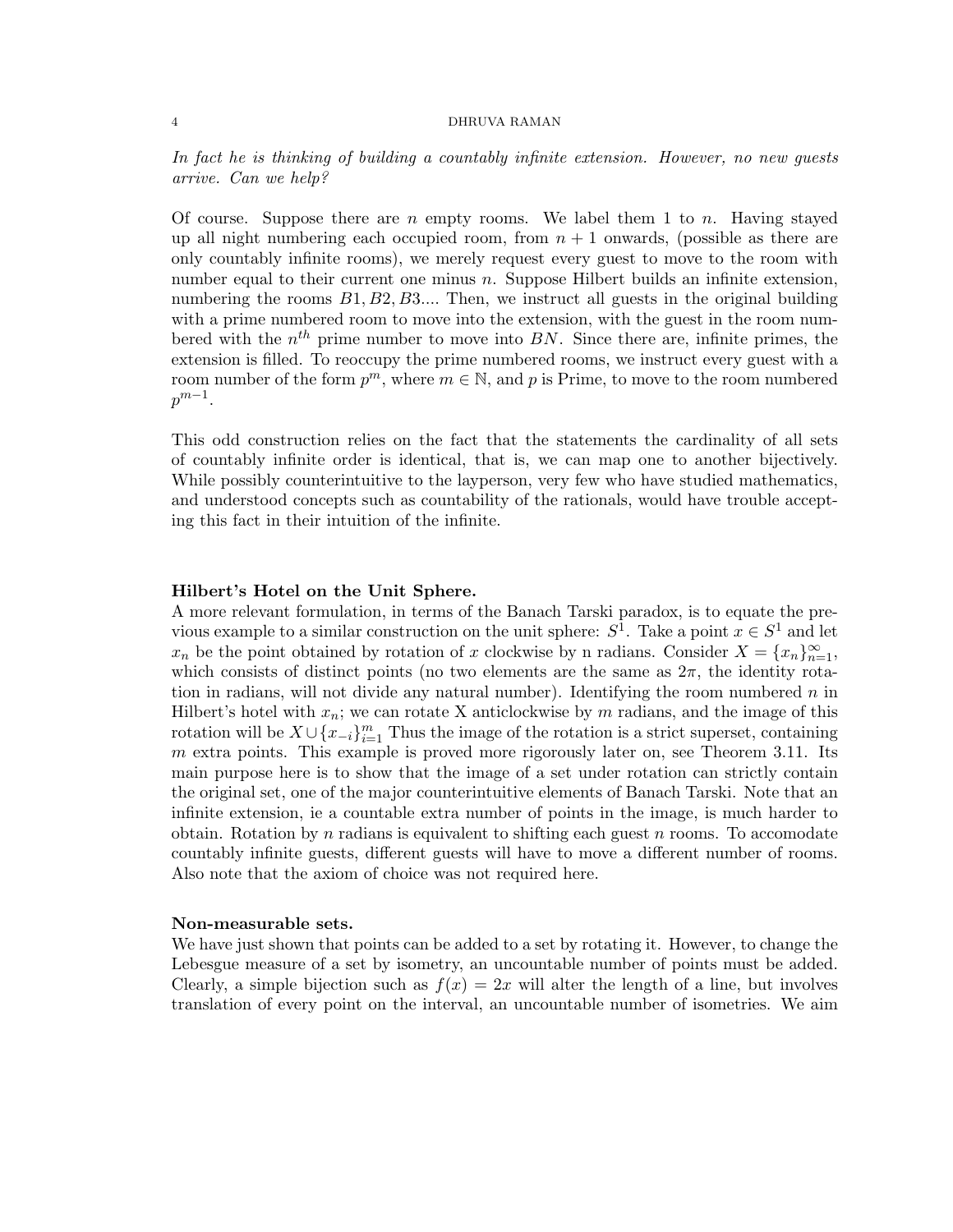to achieve this in a countable such number. Since the union of a countable number of disjoint sets is required to have the same measure as their sum (by definition of measure), this would be a more interesting achievement, measure theoretically. The crux of Banach Tarski, is that finite isometries of a set can alter its Lebesgue measure. I will briefly show how countably many such isometries, applied to a non measurable set, can result in either a bounded set, or one covering the reals:

Vitali Sets.  $V \subset \mathbb{R}$  is a Vitali Set if, for each  $r \in \mathbb{R}$ , it contains exactly one element v such that  $v-r \in \mathbb{Q}$ . In other words, it is an image of a choice function on the set of cosets comprising the quotient group  $\mathbb{R}/\mathbb{Q}$ .

Note how the existence of this image depends on the axiom of choice. Also, since each coset of  $\mathbb{R}/\mathbb{Q}$  is a shifted copy of  $\mathbb{Q}$ , and is thereby dense in  $\mathbb{R}$ , we may pick each representative element in an arbitrarily small interval. Therefore, we can pick a Vitali Set contained within the same interval.

**Claim.** Let V be a Vitali Set. For any  $q_1, q_2 \in \mathbb{Q}$ ;  $\{q_1 + V\} \cap \{q_2 + V\} = \emptyset$ :

*Proof.* Suppose there was an element in the intersection. Then  $\exists v_1, v_2 \in V : q_1 + v_1 =$  $q_2 + v_2$ . But then  $v_1$  can be obtained from  $v_2$  by addition of a rational number, implying they are in the same coset of  $\mathbb{R}/\mathbb{Q}$ . This contradicts construction of the Vitali Set, as all cosets are disjoint, and V must contain exactly one member from each of them.

 $\Box$ 

**Claim.** For any  $\epsilon > 0$ , we can construct a Vitali Set V, together with countable sequences:  ${a_i}_{i=1}^{\infty}, {b_i}_{i=1}^{\infty} \subseteq \mathbb{Q}$  such that  $\bigcup^{\infty}$  $i=1$  $a_i + V \subseteq (0, \epsilon)$  and  $\bigcup^{\infty}$  $i=1$  $b_i + V = \mathbb{R}$ , such that elements within each countable union are pairwise disjoint.

Proof. We have already shown that a Vitali Set can be constructed in any open interval, so let  $V \subseteq \left(\frac{1}{4}\right)$  $\frac{1}{4}\epsilon$ ,  $\frac{3}{4}\epsilon$ ) be such a set. There are countably many rationals in any interval, so enumerate the rationals in the interval  $(0, \frac{1}{8})$  $\frac{1}{8}$  $\epsilon$ ) as  $\{a_i\}_{i=1}^{\infty}$ ; and  $\mathbb{Q}$  as  $\{b_i\}_{i=1}^{\infty}$ . Obviously  $\bigcup_{i=1}^{\infty} a_i + V \subseteq (0, \epsilon)$ . To prove the other part of the claim, take any  $r \in \mathbb{R}$ . It must be an element of a coset of  $\mathbb{R}/\mathbb{Q}$ . Therefore, there is a  $v \in V$  in the same coset, and, for some  $b_k \in \mathbb{Q}$ ;  $r = b_k + v$ , and r is therefore covered in the union  $\bigcup_{i=1}^{\infty} b_i + V$ 

In conclusion, we have essentially taken a countable number of disjoint translations of a set, which collectively cover R, and reshuffled it into a different sequence of disjoint translations that fit inside an interval!

The following chapters constitute a proof a the Banach Tarski Paradox. While many of the finer details of the proof, may be unique to this essay, the fundamental reasoning is derived from [WAG85], and as such, I do not claim originality for the exposition.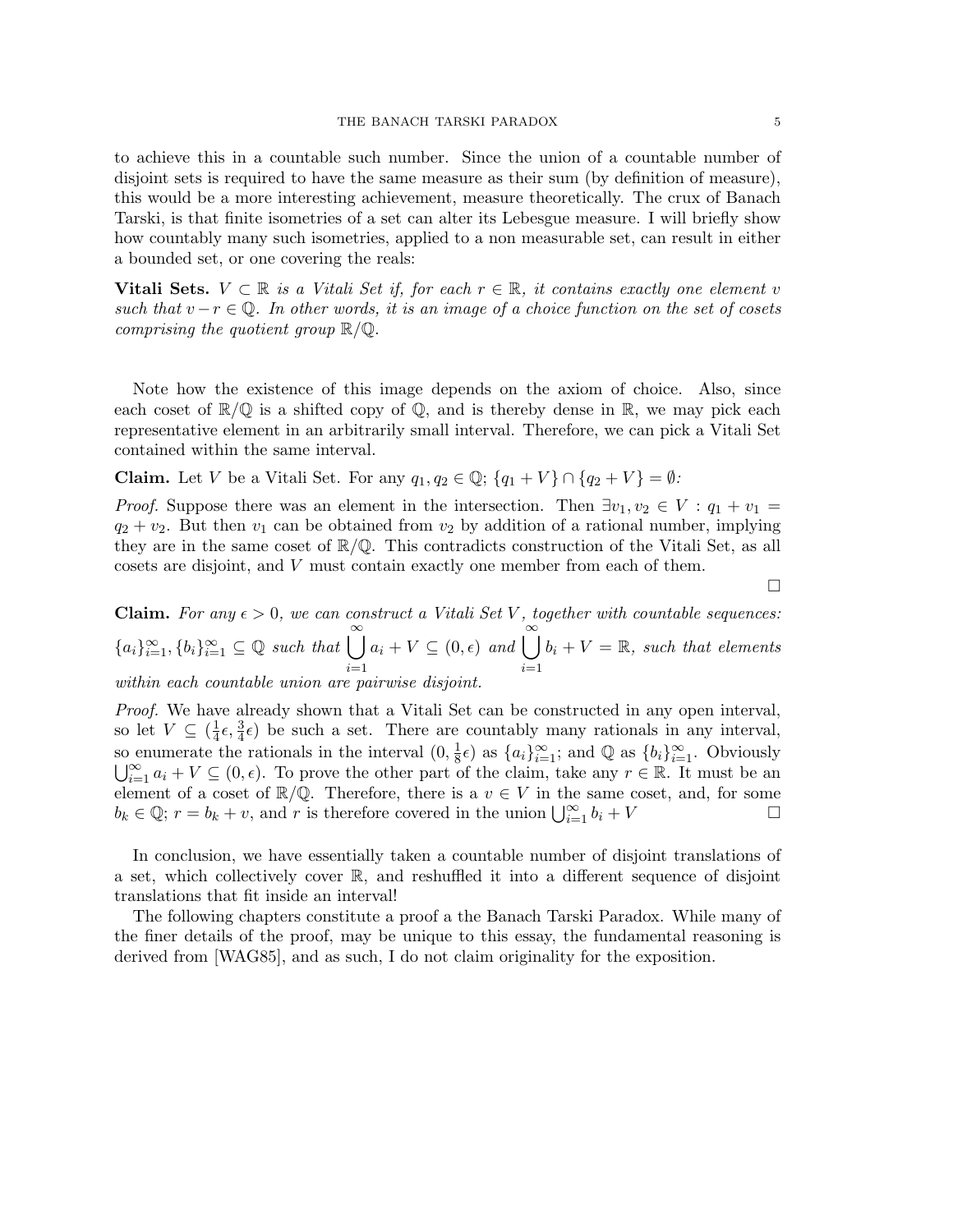# 1. Paradoxical Sets

Definition 1.1. Paradoxical and Countably Paradoxical Action of a Group on a Set

Let X be a set, and G be a group with a left action defined on X. Let  $E \subseteq X$  be a set with pairwise disjoint subsets  $A_1...A_n$ ;  $B_1...B_m$  and corresponding elements  $g_1...g_n$  and  $h_1...h_m$  such that

$$
E = \bigcup_{i=1}^{n} g_i(A_i) = \bigcup_{i=1}^{m} h_i(B_i)
$$

Then we say  $E$  is paradoxical with respect to G. If the disjoint subsets and their corresponding elements are countable rather than finite, then E is countably paradoxical with respect to G.

Example 1.2. Banach Tarski Paradox Every Ball in  $\mathbb{R}^3$  is paradoxical with respect to the group of isometries on  $\mathbb{R}^3$ 

This alternative formulation of the Banach-Tarski Paradox places it firmly within the realm of the theory of paradoxical sets. In the rest of the section, we will gain some tools for the eventual proof of the paradox by improving our ability to classify sets (and indeed groups) that are paradoxical with respect to a group.

## Definition 1.3. Paradoxical Groups

If a group is paradoxical with respect to itself under the natural group action  $q \circ x = gx$ where  $g, x \in G$ , then we define it to be a paradoxical group. Note that such a group cannot have finite order (unless it is the trivial group), as the cardinality of the two disjoint subsets, which are acted on to form the whole group, is necessarily greater or equal to that of the whole group, as a one-to-many group action is not allowable.

We take a small detour in order to define free groups, which play a critical role in subsequent chapters

# Definition 1.4. Reduced words

For any group G, we can pick an arbitrary generating set, and form a notation such that each generator is represented by a 'letter', and its inverse by the 'inverse letter' (ie writing the inverse of 'a' as  $(a^{-1})$ . We name the collection of such letters and their inverses an 'alphabet', and note that any member of the group, being a composition of generating elements, may be represented as a sequence of letters, where adjacency of elements of the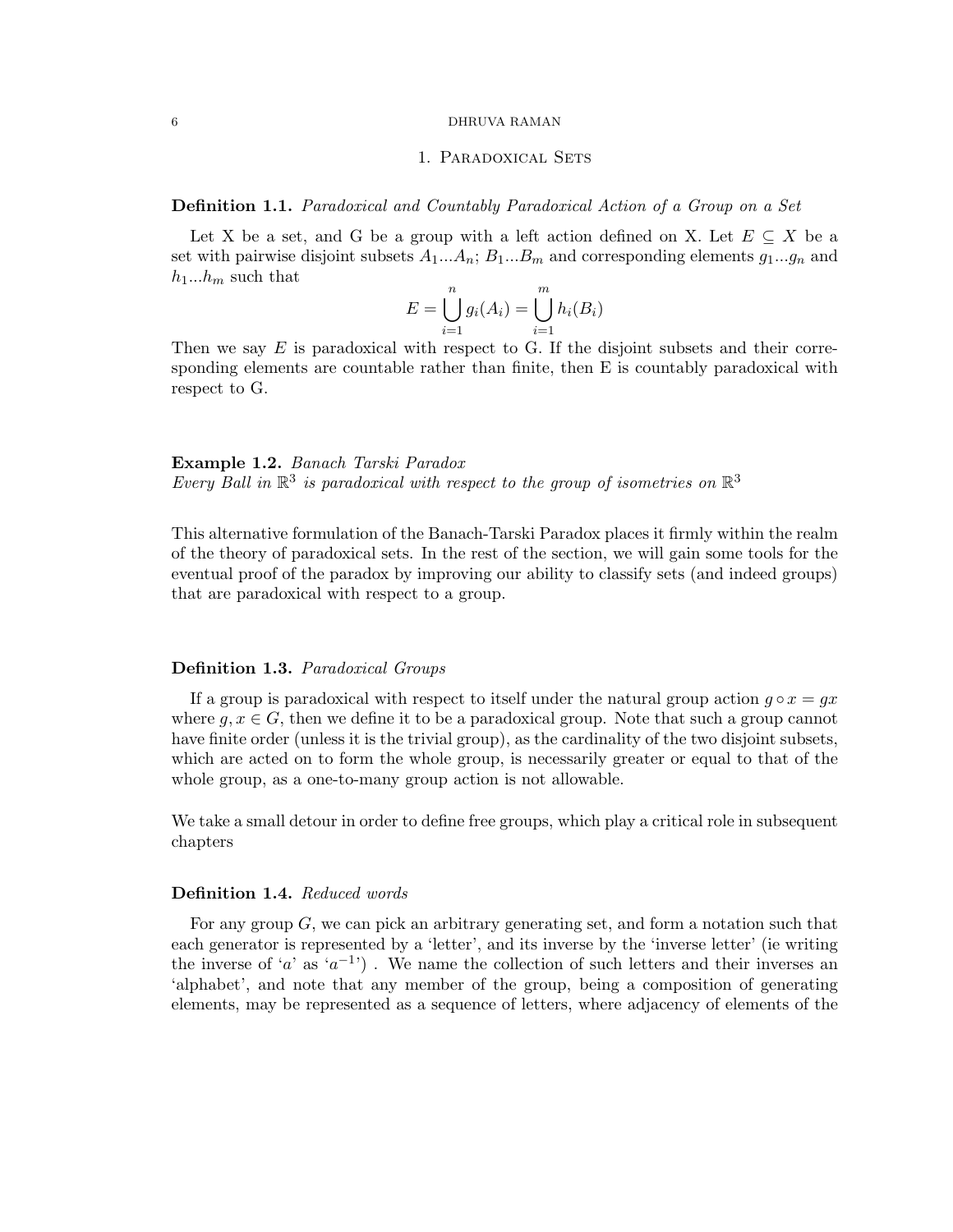without altering the group element it represents, as these two compose to give the identity element. To obtain a reduced word from a general word, we delete all such adjacent pairs of letters and their inverses. Thus we equate, for example the words '  $gh$ ' and '  $gg^{-1}gh$ '. The identity element is the empty word. Group elements are not necessarily uniquely represented by reduced words either. For example, in a finitely generated abelian group, any permutation of a set of letters will give the same word.

### Definition 1.5. Free Groups

Suppose we construct an alphabet of n letters (with no mutually inverse elements), and their inverses , and form a group consisting of reduced words in this alphabet. This is known as the free group on  $n$  generators. While for an arbitrary group, we have noted above that multiple words may represent the same element, we see here by construction of the group that any two distinct words will not represent the same element. This makes intuitive the usage of the term 'free', as we see that there is no relationship between distinct letters: one letter may not be represented as a combination of other letters without sacrificing the condition that there is a one to one correspondence between words and group elements. Note also that every element has infinite order: if it had order  $n$ ; then its word could be repeated n times to yield a nontrivial word equivalent to the identity.

## **Example 1.6.**  $F_2$ ; The Free Group on Two Generators

Let us call the generating set  $S = \{a, b\}$ ; then every element of  $F_2$  is represented as a word, with letters from the set  $\{a, b, a^{-1}, b^{-1}\}$ . The cardinality of the group is countably infinite, as it consists of a countable number of lengths of word, each with a finite number of words. This group is central to proof of the Banach Tarski Paradox.

**Lemma 1.7.** Let G be a group with elements  $\{a, b\}$ . If the subgroup of words generated by  ${a, b}$  is such that no nonempty word 'ending' in b represents the identity element, then this subgroup is isomorphic to  $F_2$ 

*Proof.* This assertion is equivalent to stating that no nonempty word generated by  $\{a, b\}$ represents the identity element, as for any word  $p$ ;  $p = Id \Leftrightarrow b^{-1}pb = Id$ . Suppose we have distinct reduced words  $w_1, w_2$  generated by S, and representing the same element. Then  $w_1w_2^{-1}$  is a nontrivial word representing the identity. So all reduced words are unique, and the subgroup generated by  $S$  is isomorphic to the free group on two generators. This lemma is useful in later chapters.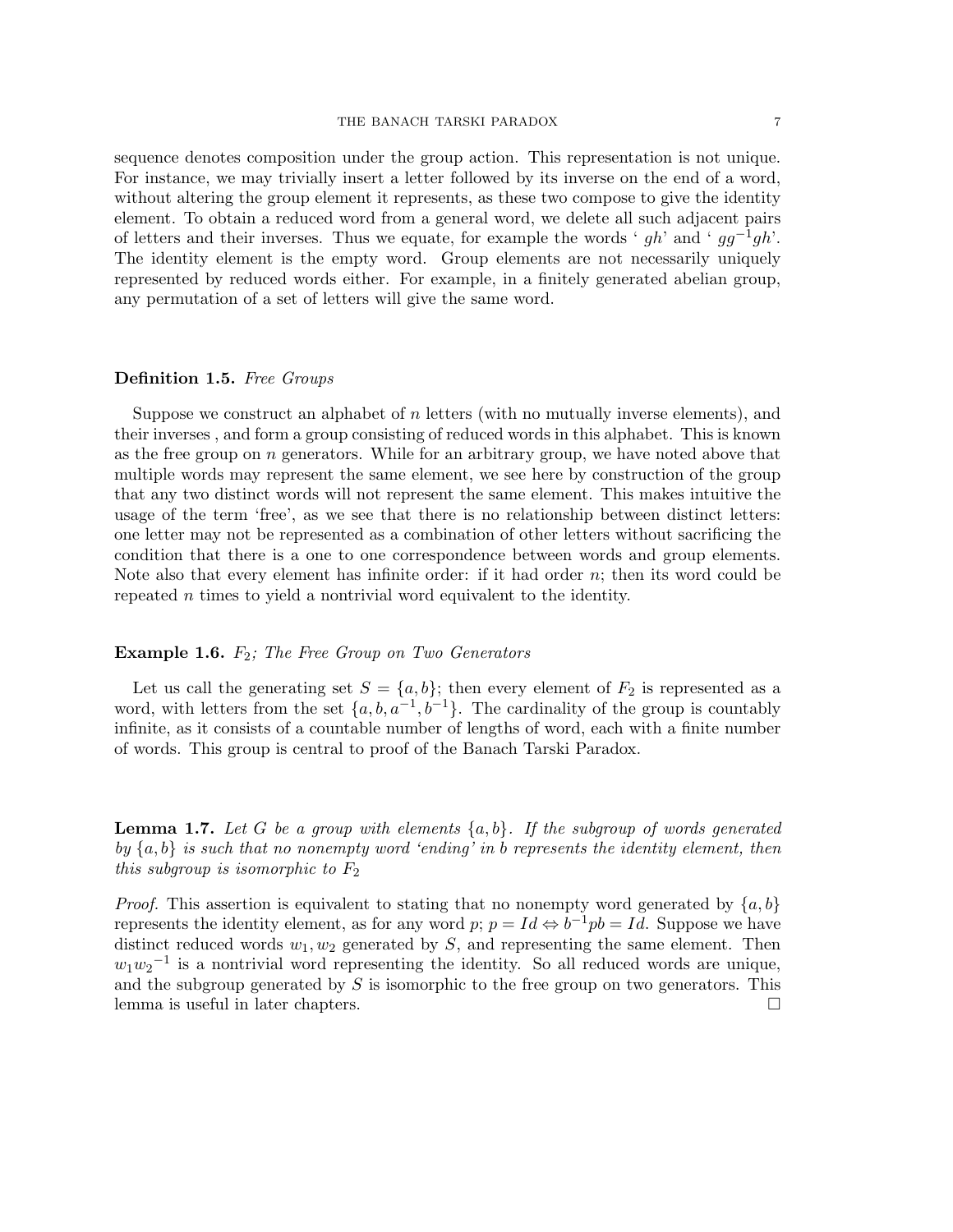## Definition 1.8. Free Semigroups

A semigroup is a set satisfying every group axiom save the existence of an inverse. When a semigroup is a subset of a larger semigroup, it is referred to as a subsemigroup. Free semigroups are constructed identically to free groups, except the alphabet on which the words representing elements of the group are constructed contains no inverse elements. So, for instance, the free semigroup on two generators is the set of words from the alphabet  ${a, b}$ , such that every different word represents a different element.

#### **Theorem 1.9.** The Free Group on 2 generators is paradoxical

*Proof.* Let  $F_2$  be generated by:  $\{a, b\}$ . Every element of the group, when described as a reduced word, 'begins' with a member of the alphabet  $A = \{a, a^{-1}, b, b^{-1}\}.$  Let the function  $W: A \to \mathcal{P}(F_2)$  (the power set of  $F_2$ ) organise the group into equivalence classes determined by the starting letter of the element of the group. So, for example,  $W(a)$ is the set of elements of  $F_2$  whose alphabetic representation begins with a. Note that  $W(a), W(a^{-1}), W(b),$  and  $W(b^{-1})$  are pairwise disjoint, and partition  $F_2$ .

Take  $q \notin W(a)$ . Obviously

$$
a^{-1}g \in W(a^{-1})
$$

Therefore;

$$
a(a^{-1}g) \in a(W(a^{-1})
$$

But  $aa^{-1}$  is the identity element, so

$$
g \in aW(a^{-1})
$$

Therefore,

.

$$
F_2 = W(a) \cup aW(a^{-1}) = W(b) \cup bW(b^{-1})
$$

Moreover, both decompositions of  $F_2$  are pairwise disjoint. So  $F_2$  is a paradoxical group

 $\Box$ 

# **Theorem 1.10.** Any Group containing the the Free Semigroup has a non-empty paradoxical subset

Recall that a subsemigroup is a subset of a group containing the identity element and having the property of closure under the group operation. Our claim is that any group G containing a subsemigroup isomorphic to the Free Semigroup on two generators, has a non-empty paradoxical subset.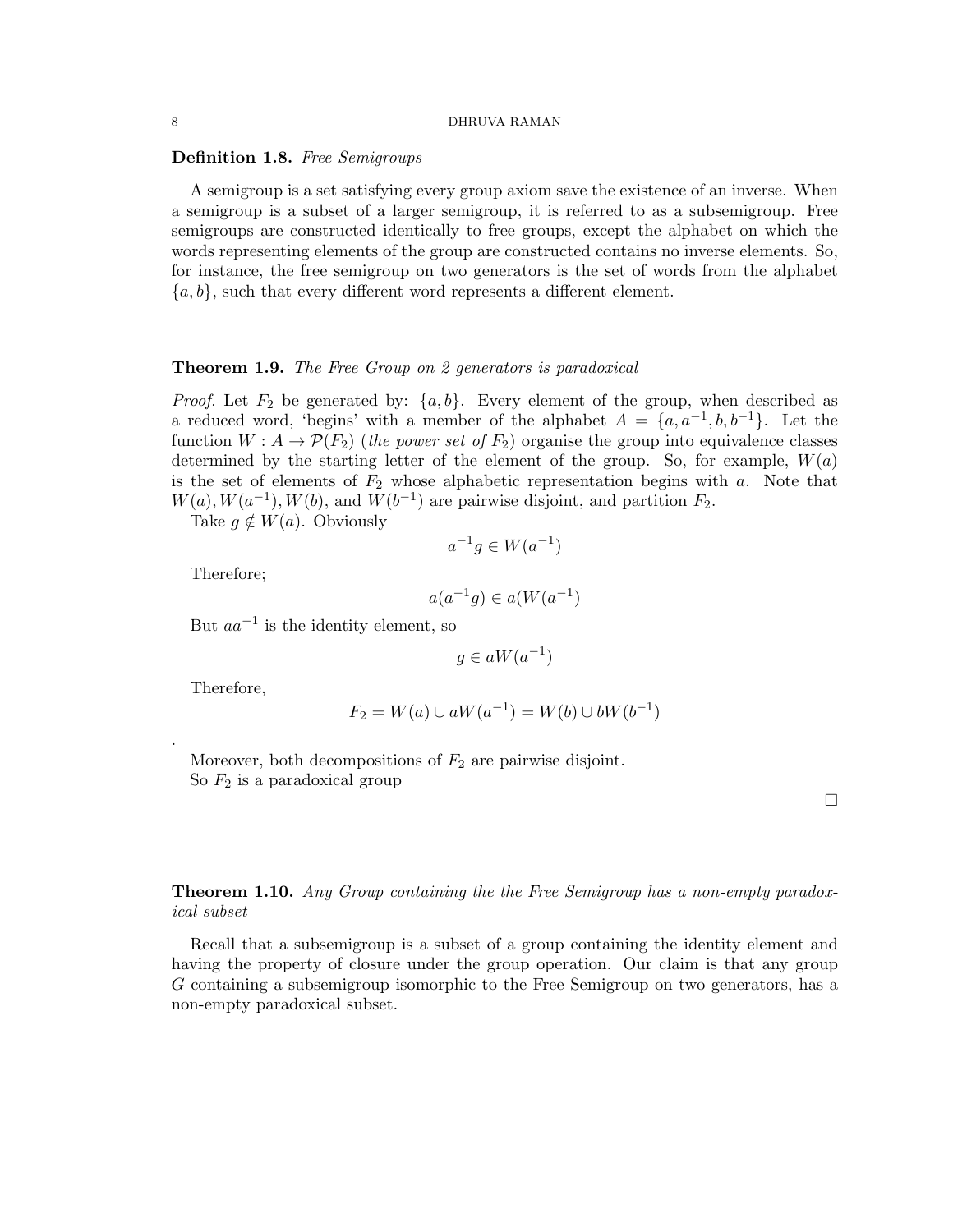*Proof.* Suppose  $S \subset G$  is isomorphic to the free semigroup on two generators. Then, for some  $a, b \in G$ , S consists of sequences of these letters. Let  $W(a)$  and  $W(b)$  be the sets of sequences with  $a$  and  $b$  as the first elements, Note that these are disjoint subsets of S. Furthermore,

$$
S = a^{-1}W(a) = b^{-1}W(b)
$$

Hence S is paradoxical with respect to G

**Theorem 1.11.** If, for any set X, there exists a group action that is faithful on X with respect to a paradoxical group  $G$ , then X is paradoxical with respect to  $G(AC)$ 

Recall that the action of a group is faithful if there are no trivial fixed points, ie,  $q \circ x =$  $x \Rightarrow q = Id \forall x \in X$ 

*Proof.* Let  $\{A\}_{i=1}^n$ ,  $\{B\}_{j=1}^m$  and  $\{g\}_{i=1}^n$ ,  $\{h\}_{j=1}^m$  be respectively the disjoint subsets and group elements that show G to be paradoxical.

Let  $Gx = \{g \circ x; g \in G\}$ ; the orbit of  $x \in X$ . We know from elementary Algebra, that X can be partitioned into orbits, ie every element is in some orbit, and for any  $x, y \in X$ , either  $Gx = Gy$  or  $Gx \cap Gy = \emptyset$ 

Using the Axiom of Choice, we can pick a set  $M$  which contains exactly one element of each orbit of X.

 $Claim: \{gM: g \in G\}$  forms a pairwise disjoint partition of X.

To prove the claim let us first prove that this family covers X. Pick any  $y \in X$  $y \in Gx$  for some  $x \in X$ 

By construction of M,  $\exists m \in M : Gm = Gx$ . Hence,  $y = h \circ m$  for some  $h \in G$ Next, let us show that this family of sets is pairwise disjoint:

Suppose  $g \circ m_1 = h \circ m_2$  where  $g \neq h$ ,  $g, h \in G$ ;  $m_1, (\neq) m_2 \in M$ Then  $h^{-1}g \circ m_1 = m_2$ 

$$
\Rightarrow Gm_1 = Gm_2
$$

$$
\Rightarrow
$$
  $m_1 = m_2$  by construction of M

But this implies that  $h^{-1}g$  is a fixed point of M, which is a contradiction as the group action has no nontrivial fixed points by assumption.

Let  ${A_i^*} = {\bigcup g(M) : g \in A_i}$  and  ${B_i^*} = {\bigcup g(M) : g \in B_i}$ 

Then  $\{A_i^*\}_{i=1}^n$ ,  $\{B_i^*\}_{j=1}^n$  are all pairwise disjoint. Furthermore,

$$
G = \bigcup_{i=1}^{n} g_i(A_i) \Rightarrow X = \bigcup_{i=1}^{n} g_i(A_i^*)
$$

as  $gM$  is a member of the union for every  $g \in G$ . Similarly

$$
G = \bigcup_{i=1}^{m} h_i(B_i) \Rightarrow X = \bigcup_{i=1}^{m} h_i(B_i^*)
$$

As claimed, X is G-paradoxical  $\Box$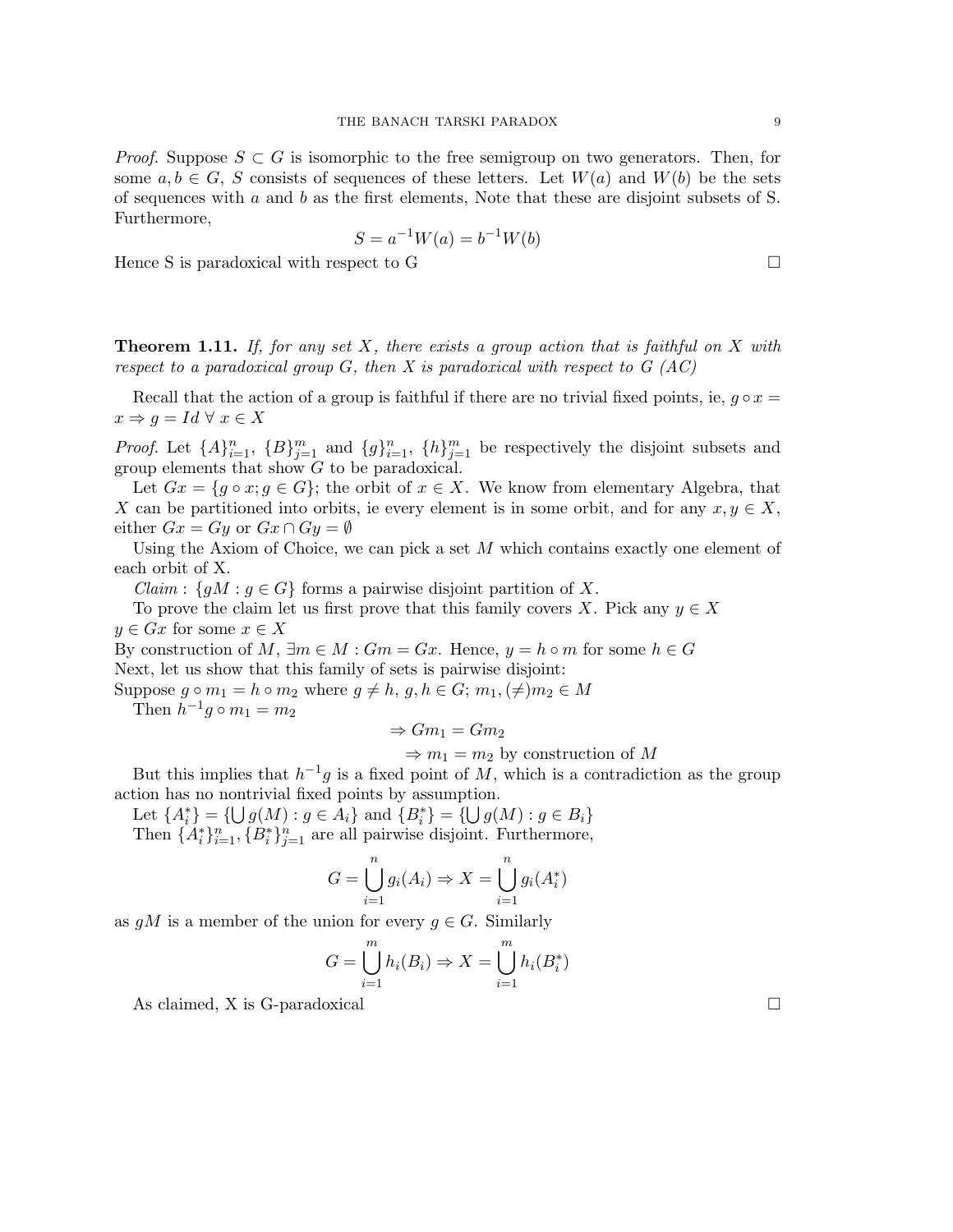**Corollary 1.12.** Any group with a paradoxical subgroup is itself paradoxical  $(AC)$ 

Proof. The natural action of any subgroup on a group is faithful, as

$$
g\circ x=x\Rightarrow g=Id
$$

 $\Box$ 

**Theorem 1.13.** If, for some group  $G$ , there exists a set  $X$  such that  $X$  is  $G$ -Paradoxical, then G is paradoxical itself

*Proof.* Let us first pick an  $x \in X$ , and construct a paradoxical decomposition of the orbit Gx.

We know, for some  $g_1...g_n; h_1...h_m \in G$ , and pairwise disjoint  $A_1^*...A_n^*; B_1^*...B_m^* \in X$ , that

$$
X = \bigcup_{i=1}^{n} g_i(A_i^*) = \bigcup_{i=1}^{m} h_i(B_i^*)
$$

Let  $A_i = \{g : g(x) \in A_i^* \cap Gx\}$ ; and  $B_i = \{g : g(x) \in B_i^* \cap Gx\}$ 

Then 
$$
\bigcup_{i=1}^{n} g_i(A_i) = \bigcup_{i=1}^{n} \{g' : g'(x) \in g_i(Gx) \cap g_i(A_i^*)\}
$$

But  $g_i(Gx) = Gx \,\forall g_i \in G$  by definition of orbit, and

$$
\bigcup_{i=1}^{n} g_i(A_i) = X
$$

So we have

.

$$
\bigcup_{i=1}^{n} g_i(A_i) = \{g' : g'(x) \in (Gx)\}\
$$

Clearly this includes the whole group  $G$ . So we have:

$$
\bigcup_{i=1}^{n} g_i(A_i) = G
$$

Using the same reasoning, we can also obtain

$$
\bigcup_{i=1}^{n} h_i(B_i) = G
$$

So we have arrived at a paradoxical decomposition of G

 $\Box$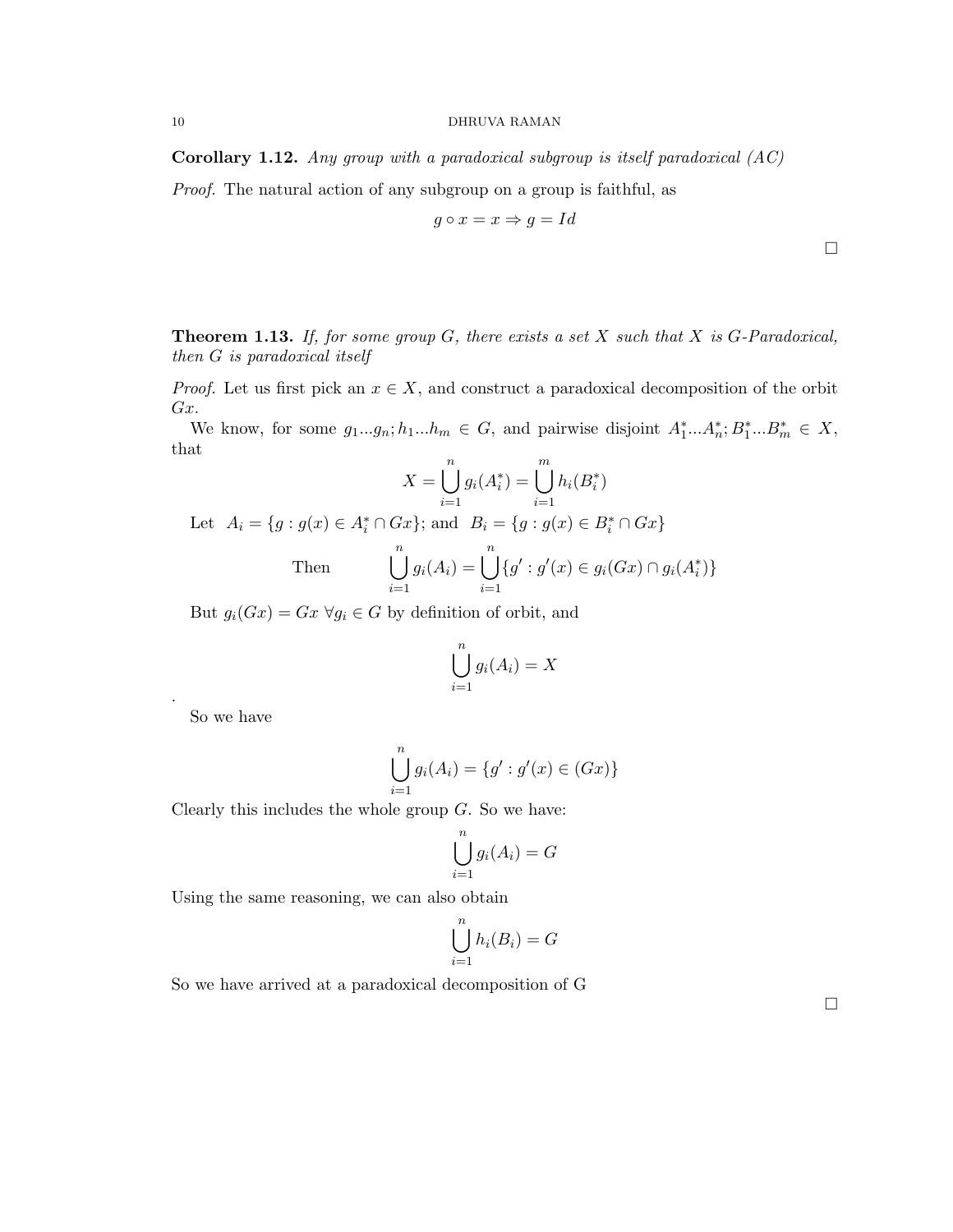Von Neumann Conjecture. The only paradoxical groups are those which have a subgroup isomorphic to the free group on two generators.

This conjecture is false. It was originally formulated in the context of amenable groups, a class of groups for which one can attach a finite measure that is left-invariant  $(\mu(A) = \mu(gA))$  $\forall g \in G$ <sup>3</sup>. Von Neumann speculated that the amenability of a group was equivalent to it not containing the free group on 2 generators as a subgroup. Tarski's theorem [WAG85] proved that a group's amenability is equivalent to its non-paradoxicity. Thus we arrive at the statement heading this paragraph. The conjecture was disproven in 1980, by Alexander Ol'shanskii [WAG85], using so-called "Tarski Monster Groups", which have members that are both paradoxical and lacking a subgroup isomorphic to the free group on two generators.

# 2. THE HAUSDORFF PARADOX

Let  $S^2$  be the unit sphere in  $\mathbb{R}^3$  and  $SO_3$  be the group of rotations on the unit sphere. The statement of the Hausdorff Paradox is that there exists a countable subset  $D \subset S^2$  such that  $S^2 \backslash D$  is paradoxical with respect to  $SO_3$ . The proof of this works in several stages. We first construct a subgroup of  $SO_3$  isomorphic to the free group on two generators. Corollary 1.12 thereby establishes that  $SO_3$  is itself paradoxical. We then find a maximal subset of  $S^2$  on which  $F_2$  has a faithful action, which turns about to be  $S^2$  with a countable number of points removed. The paradox is then a consequence of Theorem 1.11.

# **Lemma 2.1.**  $SO_3$  contains a subgroup  $F_2$  isomorphic to the Free Group on two generators

*Proof.* Let  $a^{\pm 1}$  be the clockwise (anticlockwise) rotations of angle  $\cos^{-1}(\frac{3}{5})$  $\frac{3}{5}$ ) around the x-axis, and  $b^{\pm 1}$  be the rotations of the same angle around the z-axis. These rotations can be represented in matrix form as follows:

$$
a^{\pm 1} = \begin{pmatrix} 1 & 0 & 0 \\ 0 & 3/5 & \mp 4/5 \\ 0 & \pm 4/5 & 3/5 \end{pmatrix} \qquad b^{\pm 1} = \begin{pmatrix} 3/5 & \mp 4/5 & 0 \\ \pm 4/5 & 3/5 & 0 \\ 0 & 0 & 1 \end{pmatrix}
$$

We can see that these four rotations generate a subgroup of  $SO_3$ . We want to show that it is isomorphic to the free group on two generators. By Lemma 1.7, it is sufficient to show that no 'words' ending in 'b' can represent the identity rotation:

 $3A$  rigorous formulation and detailed discussion of amenable groups can be found in [GRE69], but a simple definition will suffice for our purposes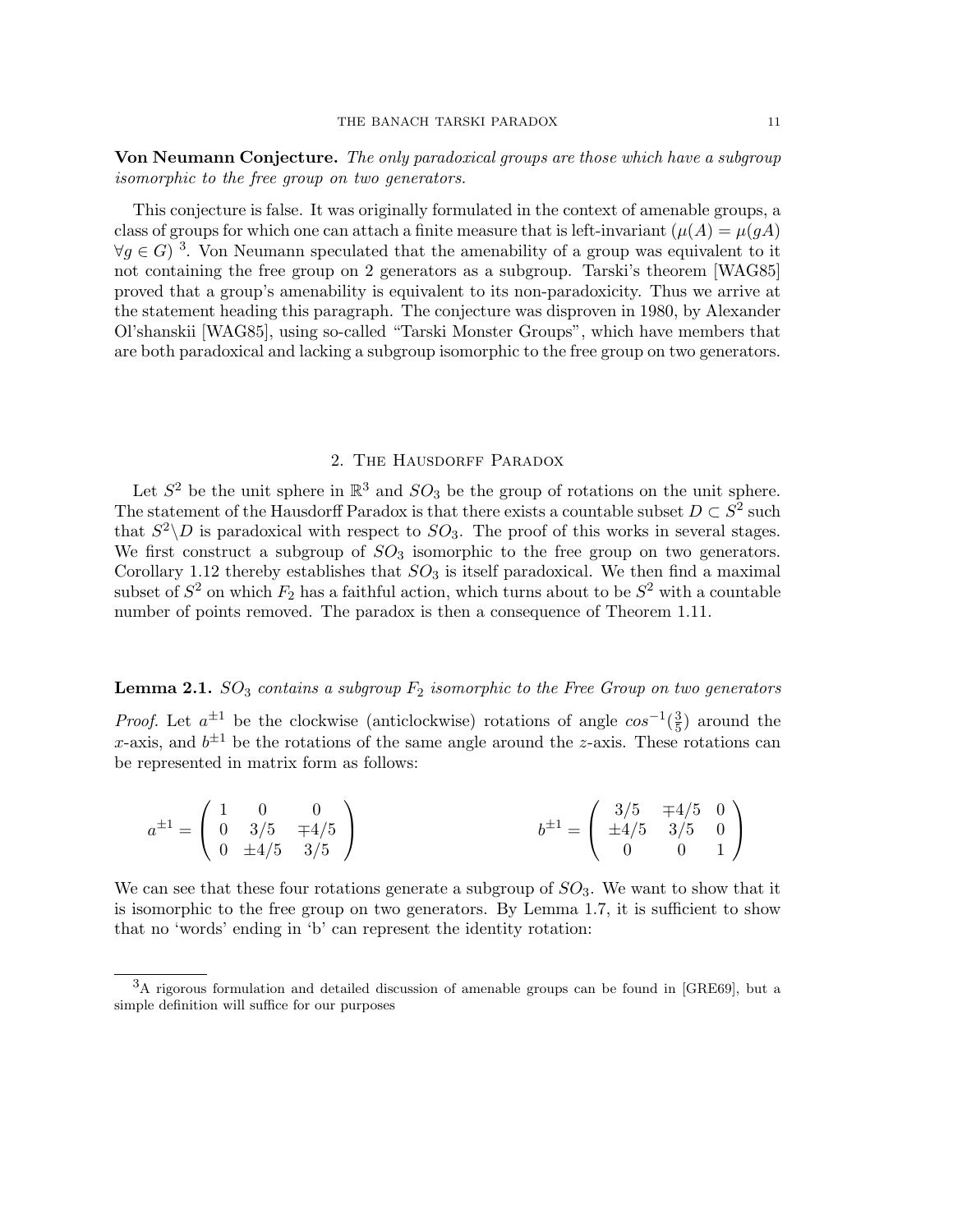Let W be the set of words ending in b, and  $W_c \subset W$  be the class of such words with length c. So  $\bigcup^{\infty} W_c = W$ . We claim that  $\forall w \in W_c$ ,  $w(1,0,0)$  is of the form  $\frac{1}{5^c}(i,j,k)$ , where  $i, j, k \in \mathbb{Z}$  and  $5 \nmid j$ . This implies no such w can be equivalent to the identity rotation, as  $Id(1,0,0) = \frac{1}{5^c}(5^c,0,0)$  and  $5 | 0$ 

The first part of our claim, that is  $i, j, k \in \mathbb{Z}$ , is proven using induction on word length. If w has length one, then  $w = b^{\pm 1}$ , in which case  $w(1, 0, 0) = \frac{1}{5}(3, \pm 4, 0)$ , which agrees with our claim.

Assume  $\{i, j, k\} \in \mathbb{Z}$  for all w' of length  $c - 1$ . Then, for all w of length  $c, w = a^{\pm 1}w'$  or  $w = b^{\pm 1} w'$  where w' is some word of length  $c - 1$ .

$$
w'(1,0,0) = \frac{1}{5^{c-1}}(i',j',k')
$$
 for some  $\{i',j',k'\} \in \mathbb{Z}$   

$$
w = a^{\pm 1}w' \Rightarrow w(1,0,0) = \frac{1}{5^c}(5i,3j \mp 4k, \pm 4j + 3k) \in \frac{1}{5^c}\mathbb{Z}^3
$$
  

$$
w = b^{\pm 1}w' \Rightarrow w(1,0,0) = \frac{1}{5^c}(3i + 4j, \pm 4i + 3j, 5k) \in \frac{1}{5^c}\mathbb{Z}^3
$$

So, by induction, a word w of length c rotates  $(1, 0, 0)$  to produce a vector of the form 1  $\frac{1}{5c}\mathbb{Z}^3$ 

It remains to show that the second element of the vector produced by such a rotation is not divisible by  $5^{c+1}$ 

We have shown that this is true for a word of length one (ie  $\pm b$ ). Again, we prove by induction. Consider a word w of length c such that  $c \geq 2$ . Label the first two letters of w: q and r. Let  $\rho = q^{-1}w$  and  $\sigma = q^{-1}r^{-1}w$ . By the proof of the previous part of the claim, we can say

$$
w(1,0,0) = \frac{1}{5^c}(i,j,k) \qquad \rho(1,0,0) = \frac{1}{5^{c-1}}(i',j',k') \qquad \sigma(1,0,0) = \frac{1}{5^{c-2}}(i'',j'',k'')
$$

For the purposes of the inductive step, we can assume that  $j'$  is not divisible by 5. For any  $w$ , one of the following four statements must hold true, depending on the first two letters of its representation.

$$
(1) \t\t w = (a^{\pm 1})(a^{\pm 1})\sigma
$$

$$
(2) \t\t w = (a^{\pm 1})(b^{\pm 1})\sigma
$$

$$
(3) \t\t w = (b^{\pm 1})(a^{\pm 1})\sigma
$$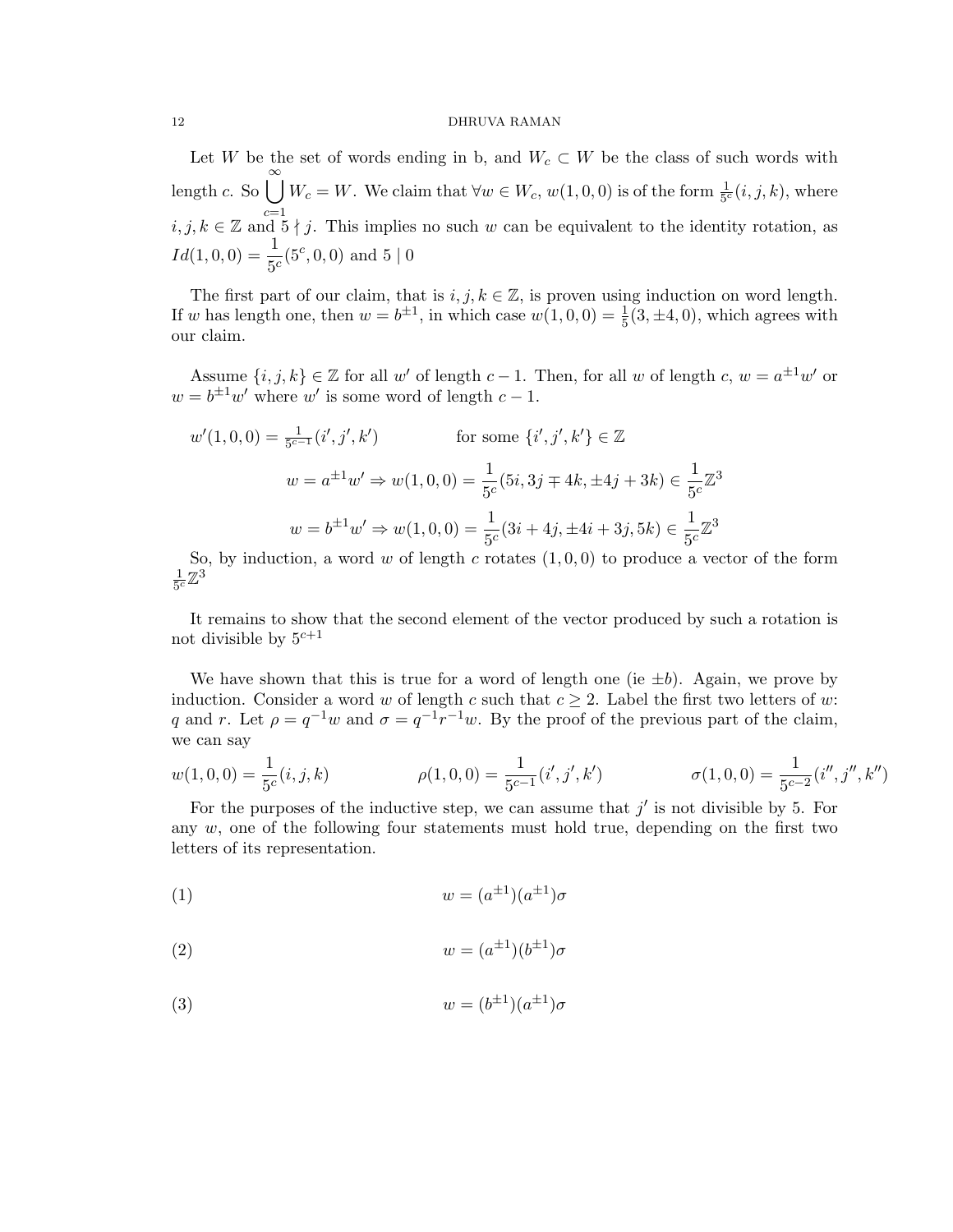(4) 
$$
w = (b^{\pm 1})(b^{\pm 1})\sigma
$$

Using simple matrix multiplication, we can derive j in terms of  $\{i', j', k', i'', j'', k''\}$  and thereby show that it is not divisible by 5:

(1) 
$$
j' = 3j'' \mp 4k''
$$
  $k' = \pm 4j'' + 3k''$ 

$$
j = 3j' \mp 4k' = 3j' \mp (\pm 16j'' + 12k'') = 3j' - 16j'' \mp 12k''
$$
  
= 3j' + 3(3j' \mp 4k') - 25j'' = 6j' - 25j''

By assumption,  $5 \nmid 6j'$ ; and since  $5 \nmid 25j''$  we ascertain that  $5 \nmid j$ 

(2) 
$$
j' = 3j'' \pm 4i'' \qquad k' = 5k''
$$

 $j = 3j' \mp 4k'$  =  $3j' \mp 20k''$ 

By assumption,  $5 \nmid 3j'$ ; and since  $5 \nmid 20k''$  we ascertain that  $5 \nmid j$ 

(3) 
$$
i' = 5i''
$$
  
\n $j = 3j' \pm 4i$  =  $3j' \pm 20i''$ 

By assumption,  $5 \nmid 3j'$ ; and since  $5 \nmid 20j''$  we ascertain that  $5 \nmid j$ 

(4) 
$$
j' = 3j'' \mp 4i''
$$
 
$$
i' = \pm 4j'' + 3i''
$$

$$
j = 3j' \mp 4i' = 3j' \mp (\pm 16j'' + 12i'') = 3j' - 16j'' \mp 12i''
$$
  
= 3j' + 3(3j' \mp 4i') - 25j'' = 6j' - 25j''

We arrive at the same result as in case one, and can similarly conclude that  $5 \nmid j$ 

We now know that  $w(1, 00) \neq (1, 0, 0)$ , where  $w \in W$ . We have already established that the truth of this property in  $W$  implies its truth for all words in the subgroup. So the subgroup generated by the rotations  $a$  and  $b$  is isomorphic to the Free Group on two generators.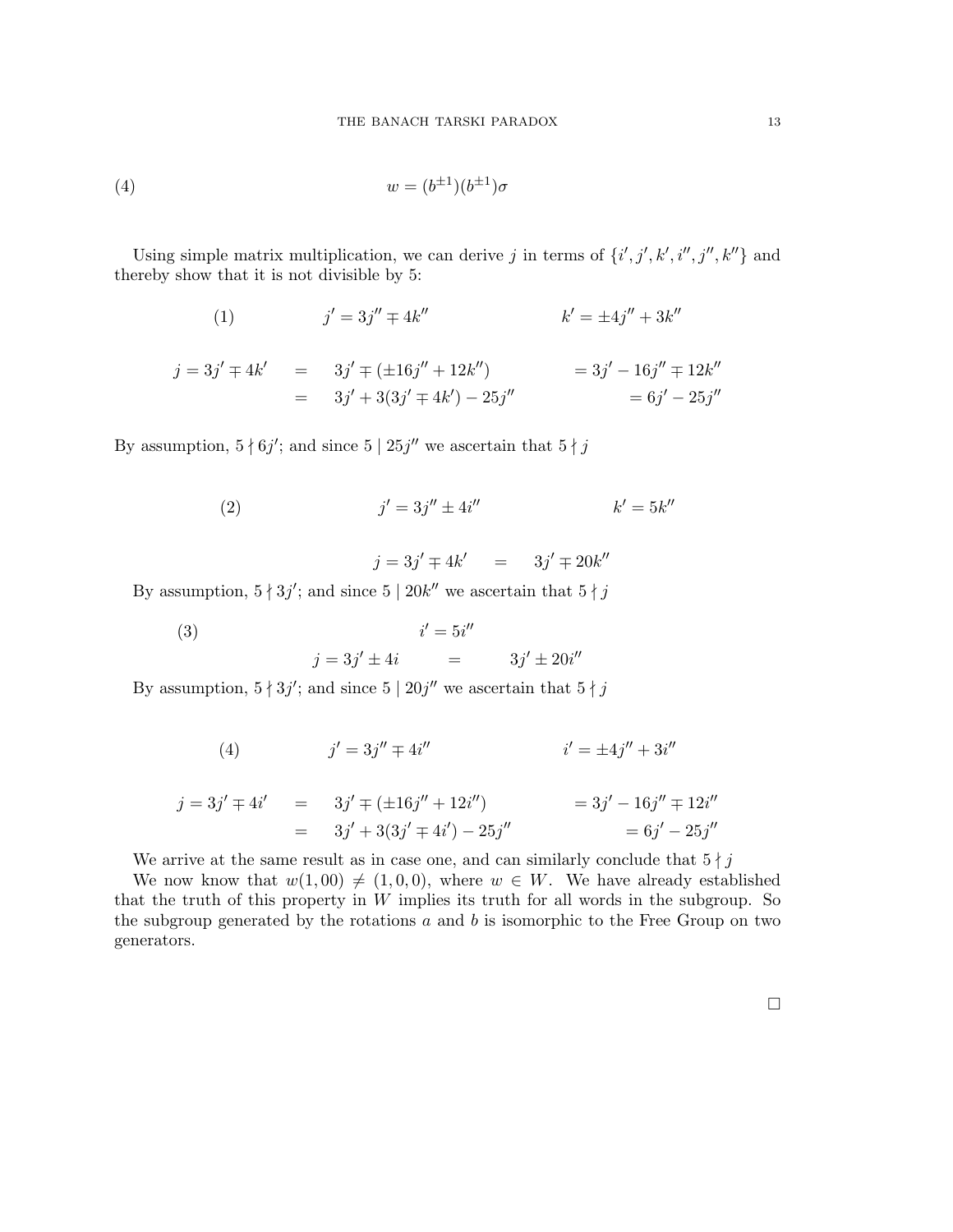**Corollary 2.2.** The group of isometries in  $\mathbb{R}^n$ , where  $n \geq 3$ , is paradoxical

*Proof.* First let us prove the case  $n = 3$ : We have shown that a group of rotations in 3 dimensions is paradoxical. Since this is a subgroup of the group of isometries in  $\mathbb{R}^3$ , Corollary 1.12 ensures that the claim is true for  $n = 3$ . Any group of isometries on a higher dimensional space contains those of 3-space as a subgroup. Therefore, Corollary 1.12 again ensures they are paradoxical.

**Theorem 2.3.** There is a countable set D such that  $S^2 \backslash D$  is paradoxical with respect to  $F_2$ , the previously constructed subgroup of  $SO_3$ 

*Proof.* Recall Theorem 1.11. It remains to show that there is a countable set  $D$  such that  $F_2$  has a faithful group action on  $S^2 \backslash D$ . Each element of  $f \in F_2$ , being a rotation, has two fixed points. There are countably many such elements  $f$  (see Example 1.6). Therefore, there are at most countably many fixed points in the action of  $F_2$  on  $S^2$ . Letting D be this set, we can see that  $F_2$  has a faithful group action on  $S^2 \backslash D$ 

 $\Box$ 

We have arrived at a result not far removed from Banach Tarski, having shown that  $S^2$ with only a countable set of points removed is paradoxical under the group of rotations (and therefore isometries). This is extremely counterintuitive in its own right. However, using only the theory we have built up about paradoxical sets, this is the closest we can come to proving Banach-Tarski. We can only 'transport' the paradoxicity of a group to a set on which it acts by showing there are no fixed points in the action (Theorem 1.11). This is impossible where the group acts on the unit ball by rotating it, as any rotation preserves uncountably many fixed points in  $\mathbb{R}^3$ . To bypass this seemingly insurmountable problem, we resort to building a new machinery; that of equidecomposable sets.

#### 3. Equidecomposability

**Definition 3.1.** Let a group G act on a set X, with subsets A, B. If there exists  $g \in G$ such that  $g(A) = B$ , then A and B are G-congruent.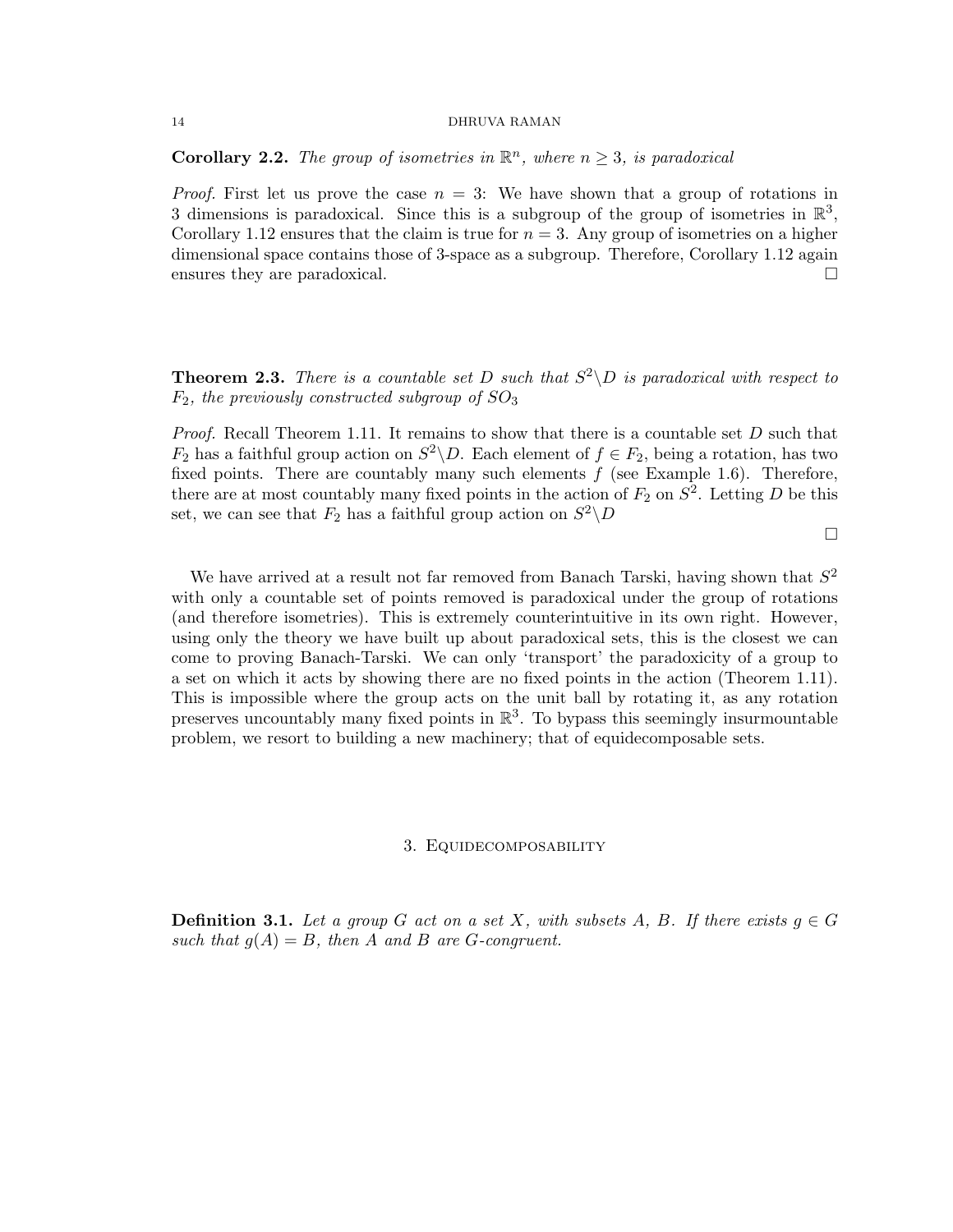**Definition 3.2.** Let a group G act on a set X.  $A, B \subseteq X$  are finitely (countably) Gequidecomposable if we can decompose them such that:

$$
A = \bigcup_{i=1}^{n} A_i \qquad \quad B = \bigcup_{i=1}^{n} B_i
$$

 $\boldsymbol{n}$ 

 $\boldsymbol{n}$ 

where n is finite,  $\{A_i\}$ ,  $\{B_i\}$  are both families of pairwise disjoint sets, and  $\exists g_1...g_n \in G$ such that  $g_i(A_i) = B_i$  We write  $A \sim_G B$ 

**Corollary 3.3.** A set X is paradoxical with respect to G iff X contains disjoint subsets  $A$ , and B, such that  $A \sim_G X$  and  $B \sim_G X$ 

Theorem 3.4. G-Equidecomposability is an equivalence relation

*Proof.* 1.  $A \sim_G A$  under the action of  $Id_G$ 

2.  $A \sim_G B \Rightarrow B \sim_G A$  as  $g_i(A_i) = B_i \Leftrightarrow g_i^{-1}(B_i) = A_i$ 

3. Suppose  $A \sim_G B$  with n pieces; and  $B \sim_G C$  with m pieces. So, for some partitions of A, B, and C, and families  $\{g_i\}$ ;  $\{f_i\}$  of elements of G we have :

$$
\bigcup_{i=1}^{n} g_i(A_i) = \bigcup_{i=1}^{n} B_i \quad \text{and} \quad \bigcup_{i=1}^{m} f_i(B_i^*) = \bigcup_{i=1}^{m} C_i
$$

Where  $\{A_i\}$  is the partition of  $A$ ;  $\{B_i\}$  and  $\{B_i^*\}$  are unrelated partitions of  $B$ ; and  $\{C_i\}$ partitions C. Take

$$
S_{ij} = A_i \cap g_j^{-1} f_j^{-1} (C_j)
$$

$$
h_{ij} = f_j g_i
$$

Then:  $\begin{bmatrix} n \\ n \end{bmatrix}$  $i=1$  $\binom{m}{k}$  $j=1$  $h_{ij}(S_{ij})=C$ 

And since  $\{S_{ij}\}\$ is a family of disjoint (not necessarily non-empty) subsets of A, we have  $A \sim_G C$ 

 $\Box$ 

**Corollary 3.5.** If a set X is paradoxical with respect to some group  $G$ , then so too is the equivalence class of sets that are G-equidecomposable with X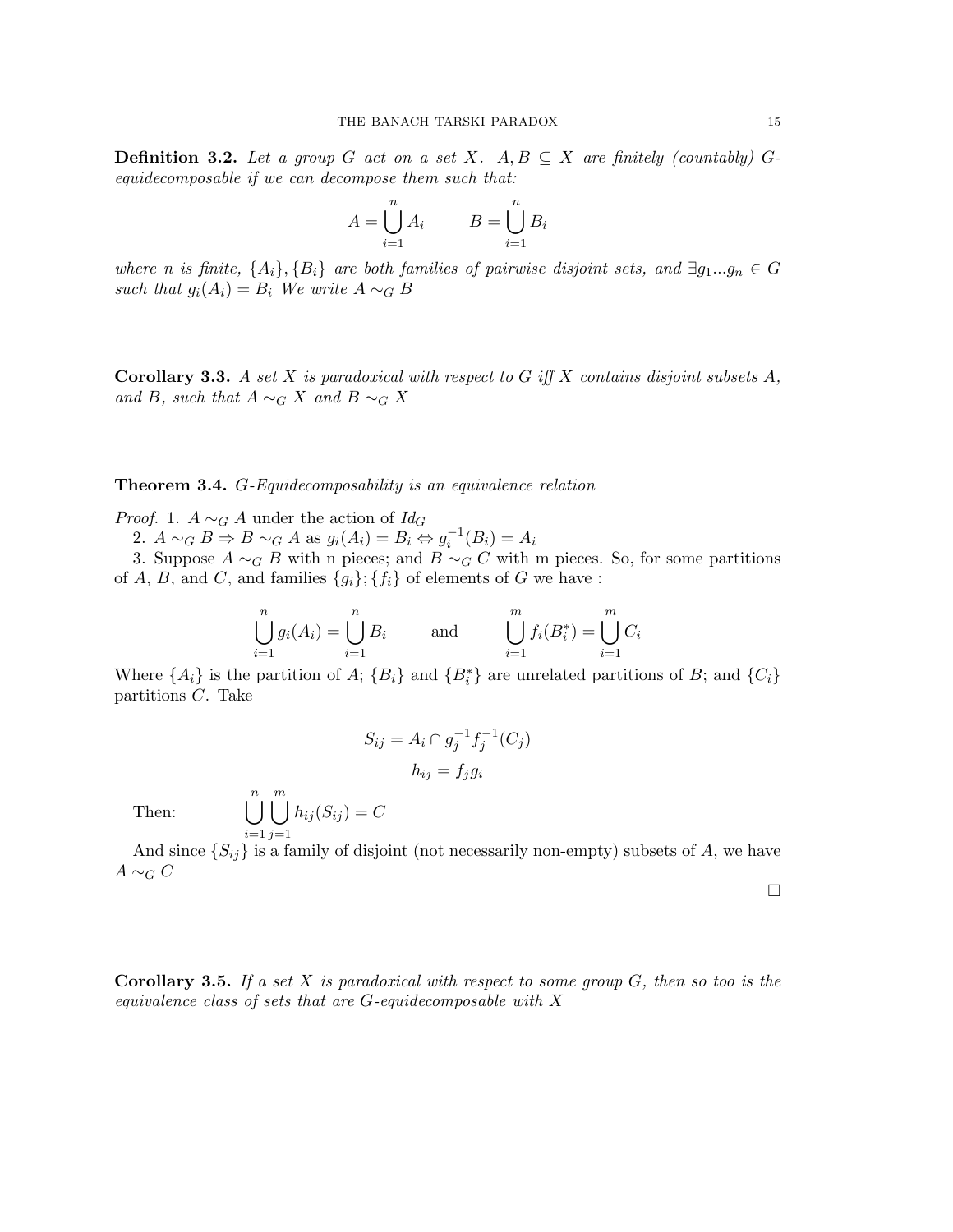*Proof.* X is paradoxical  $\Leftrightarrow$  There exist pairwise disjoint, nonempty  $A, B \subset X$  such that  $A \sim_G X$  and  $B \sim_G X$ . Suppose  $X' \sim_G X$ . We take  $A', B'$  as the images of A, B under the equidecomposability map from X to  $X'$ ; whose bijectivity ensures that they are disjoint. A' and  $B'$  are equidecomposable with A, and B respectively, under the equidecomposability map, and, by transitivity, with  $X'$  Therefore they form a paradoxical decomposition of  $X'$ 

Since we have now obtained an equivalence relation on sets with respect to equidecomposability, it is possible to extend this to a partial ordering.

**Definition 3.6.** Let a group  $G$  act on a set  $X$ , with subsets  $A$ ,  $B$ , and an equidecomposability relation  $\sim$ . If A is equidecomposable with a (not necessarily proper) subset of B, we write:  $A \prec B$ 

**Lemma 3.7.**  $\preceq$  is a partial ordering

Proof. Reflexivity:  $A \sim A \subseteq A \Rightarrow A \prec A$ Transitivity:  $B \preceq C \Rightarrow A' \preceq C$ ;  $\forall A' \subseteq B$  $A \preceq B \Rightarrow A \sim A'$  for some  $A' \subseteq B \Rightarrow A \preceq C$ 

Theorem 3.8. Banach-Schroder Bernstein Theorem: Suppose we have an equivalence relation for equidecomposability  $\sim$  under the action of some group G satisfying the following conditions:

1.  $A \sim B$  and  $C \subseteq A$  implies there exists a bijection  $f : A \to B : C \sim_G f(C)$ 2. If  $A_1 \cap A_2 = B_1 \cap B_2 = \emptyset$ , and if  $A_1 \sim B_1$ ;  $A_2 \sim B_2$ ; then  $A_1 \cup A_2 \sim B_1 \cup B_2$ 

Then  $A \preceq B$  and  $B \preceq A \Rightarrow A \sim B$ 

*Proof.* By Condition 1; we have bijections  $f : A \to B_1$  and  $g : B \to A_1; A_1 \subseteq A; B_1 \subseteq B$ .

Let us define  $C_0 = A \backslash A_1$  and  $C_{n+1} = g(f(C_n))'$  with  $\bigcup_{n=1}^{\infty}$  $n=1$  $C_n = C$ 

Then  $x \in f(C) \Leftrightarrow g(x) \in C$ .

We can see that  $A \backslash C \subseteq A_1 = q(B)$ . So  $A \backslash C = q(B \backslash f(C))$ 

But, thanks to Condition 1, this shows that  $A\setminus C$  is equidecomposable with  $B\setminus f(C)$ . Then, by Condition 2:  $A = A \ C \cup C \sim B \backslash f(C) \cup f(C) = B$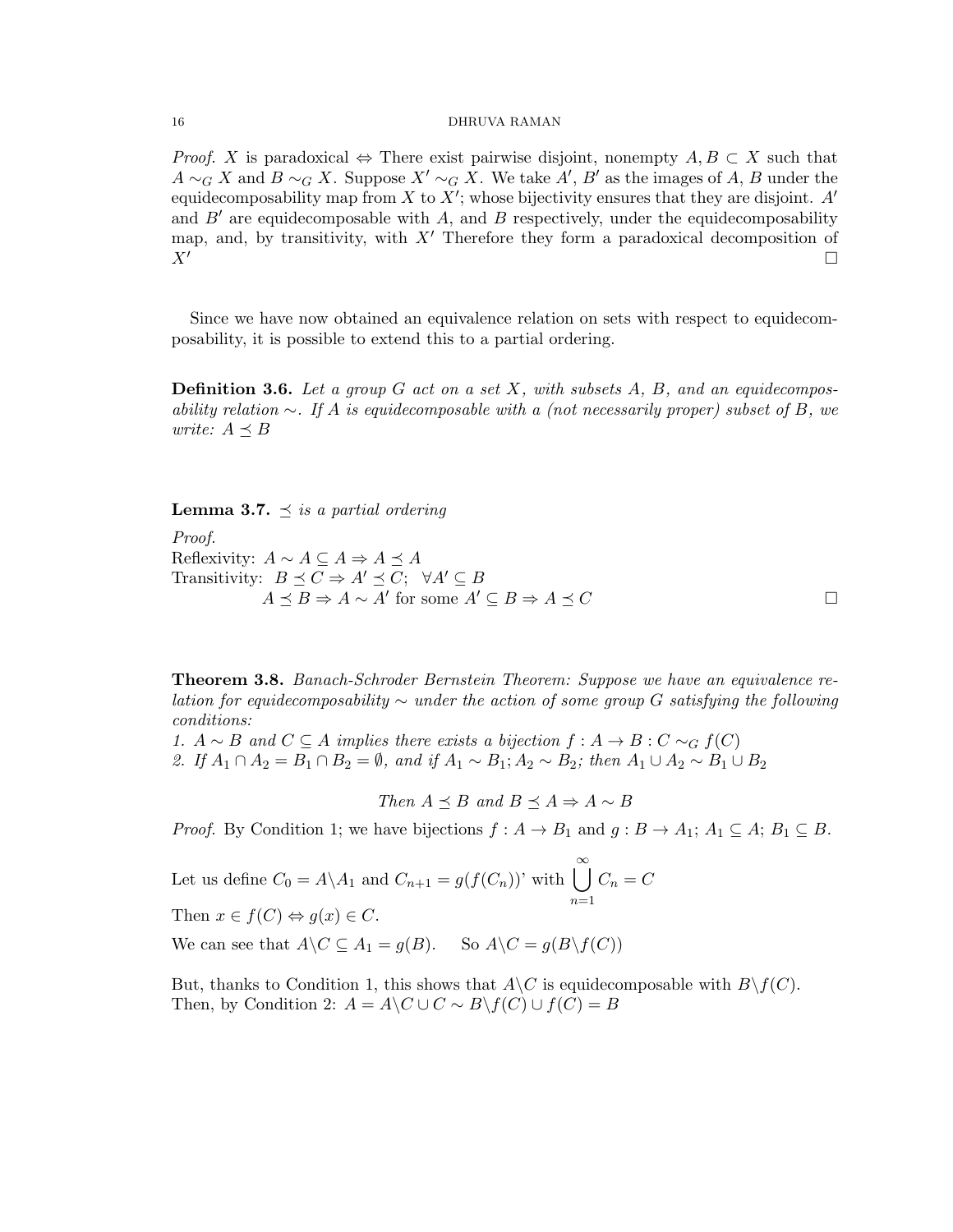**Theorem 3.9.** The action of  $G_3$ , the group of isometries on  $\mathbb{R}^3$  satisfies the conditions of the Banach-Schroder Bernstein Theorem. Hence;  $A \preceq_{G_3} B$  and  $B \preceq_{G_3} A$  together imply that  $A \sim_{G_3} B$ ; where A and B are some subsets of  $\mathbb{R}^3$ 

# Proof.

Condition 1: If  $A \sim B$ , then we can dissect both sets into n pieces, such that each piece of A is congruent to exactly one piece of  $B$ . Every element of  $A$  is subjected to an isometry dependent on what 'piece' it belongs to, to map it to exactly one element of B. This is evidently a bijection: injectivity due to pairwise disjointness of the pieces, and the fact that isometry is distance preserving, so that two elements within a 'piece' cannot be mapped to one. Consider an arbitrary subset,  $C$ , of  $A$ . If we map  $C$  to  $B$  using the previous bijection, we can see that the mapping still depends on the 'n' isometries used to transport the pieces of  $A$  to  $B$ . Therefore, we can divide  $C$  into 'n' pieces, dependent on which 'piece' of A it belongs to, and transport it using the relevant isometry to  $B$ .  $C$  is therefore equidecomposable with its image under the bijection.

Condition 2: If  $A_1 \sim B_1$  with m pieces, and  $A_2 \sim B_2$  with n pieces, and if the requirements of condition 2 are satisfied, obviously  $A_1 \cup A_2 \sim B_1 \cup B_2$  under the same partitioning and reassembly, using  $m + n$  pieces.

**Corollary 3.10.** Let G be a group acting on some set X such that the conditions of the Banach-Schroder-Bernstein Theorem are satisfied.  $E \subseteq X$  is G-paradoxical if and only if there exists  $A, B \subseteq X$  such that  $A \cup B = E$  and  $A \sim_G B \sim_G E$ 

*Proof.* We know from Corollary 3.3 that  $E$  is G-paradoxical implies that there exist disjoint  $A', B \subseteq E$  such that  $A' \sim_G E \sim_G B$ .  $A' \cup B = \emptyset \Rightarrow A \subseteq E \backslash B$  $A' \sim_G A' \Rightarrow A' \preceq_G E \backslash B \preceq_G E$ But  $A' \sim_G E \Rightarrow E \backslash B \preceq_G A'$ The Banach-Schroder-Bernstein Theorem then ensures that  $A' \sim_G E\backslash B$ . But then, taking  $A = E\backslash B$ , we have  $A \cup B = E$  and  $A \sim_G B \sim_G E$ 

We end the section on equidecomposability with a concrete example, which illustrates how it can be applied to bend geometrical intuition.

**Theorem 3.11.** Let x be a point on  $S^1$ ; the unit circle.  $S^1 \setminus \{x\}$ , the broken circle, is equidecomposable with  $S^1$  under the  $SO_2$ ; the group of rotations on  $\mathbb{R}^2$ 

 $\Box$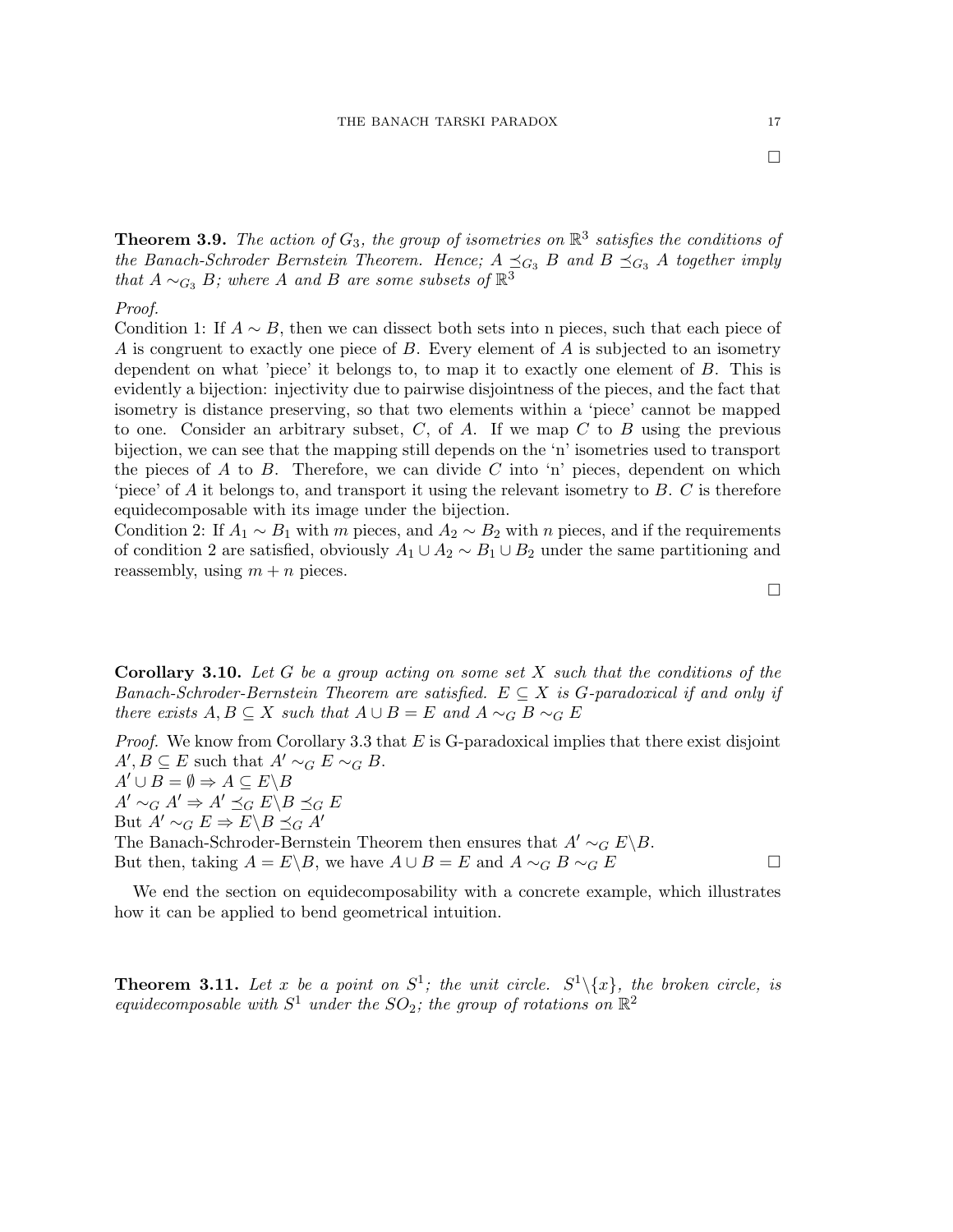Proof. First of all we may assume, without loss of generality, that the "break" in the circle lies on the point  $(1,0)$ , by suitably rotating the circle. Identify every point  $(x, y)$  in  $\mathbb{R}^2$  with  $(x+iy)$ ; the corresponding point in the complex plane. Then  $S^1\setminus\{0\}$  corresponds to the set  $\{z \in \mathbb{C} : |z| = 1\} \setminus \{e^0\}$ . Consider M, the countable set of points  $\{e^{in}\}_{n\in\mathbb{N}^+}$ . These all lie on the set on the complex plane corresponding to  $S^1\setminus\{0\}$ , as their respective moduli are all 1. The are pairwise disjoint as  $e^{in} = e^{im} \Rightarrow e^{i(n-m)} = 1 \Rightarrow 2\pi \mid (n-m)$ , which is absurd.

Let  $\rho$  be the anticlockwise rotation of  $S^1$  by 1 radian. So  $\rho(z) = e^{-iz}$ . Then  $\rho(M) = M \cup \{e^0\}.$ Therefore,  $S^1 \setminus \{0\} = S^1 \setminus (\{0\} \cup M) \cup M \sim_{SO_2} S^1 \setminus (\{0\} \cup M) \cup \rho(M) = S$  $1 \qquad \qquad$ 

## 4. The Banach Tarski Paradox

In our construction of the Hausdorff Paradox, we constructed a countable set  $D \subset S$  such that  $S^2 \backslash D$  is paradoxical with respect to  $F_2$ , a constructed subgroup of rotations isomorphic to the free group on two generators. Our next step is to show that  $S^2 \backslash D \sim_G S^2$ , for some group G enclosing  $F_2$ . Corollary 3.5 then ensures that  $S^2$  is G paradoxical.

**Lemma 4.1.** For any countable set  $D \subset S^2$ , there exists a rotation  $\rho$  of  $S^2$  such that  $D \cap \rho(D) = \emptyset$ , and furthermore, for any  $n, m \in \mathbb{N}; \rho^n(D) \cap \rho^m(D) = \emptyset$ 

Proof. Any axis of rotation fixes exactly two points on the sphere. Let us choose an axis such that no elements of  $D$  are fixed. Let us label the set of rotations on this axis:  $R$ .

For any  $z \in \mathbb{N}$ ,  $d \in D$ ; let:

$$
H_{d,z} \subseteq R = \{ h : h^z(d) \in D \}
$$

Since D is countable, so is  $H_{d,z}$ , as there is a one to one correspondence between elements of D and  $H_{d,z}$ , namely, the map of rotations sending d to each respective element of D.

So  $H = \begin{bmatrix} \end{bmatrix}$ z∈N  $\mathsf{L}$ d∈D  $H_{d,z}$  is countable, as the countable union of a countable number of countable sets

Since R is uncountable, being in bijection with the interval  $[0, 2\pi)$ , we can see that we can choose a rotation  $\rho$  in  $R\backslash H$ 

Therefore;  $D \cap \rho(D) = \emptyset$ , as the converse would imply that  $\rho \in \mathcal{U}$   $H_{d,1}$ d∈D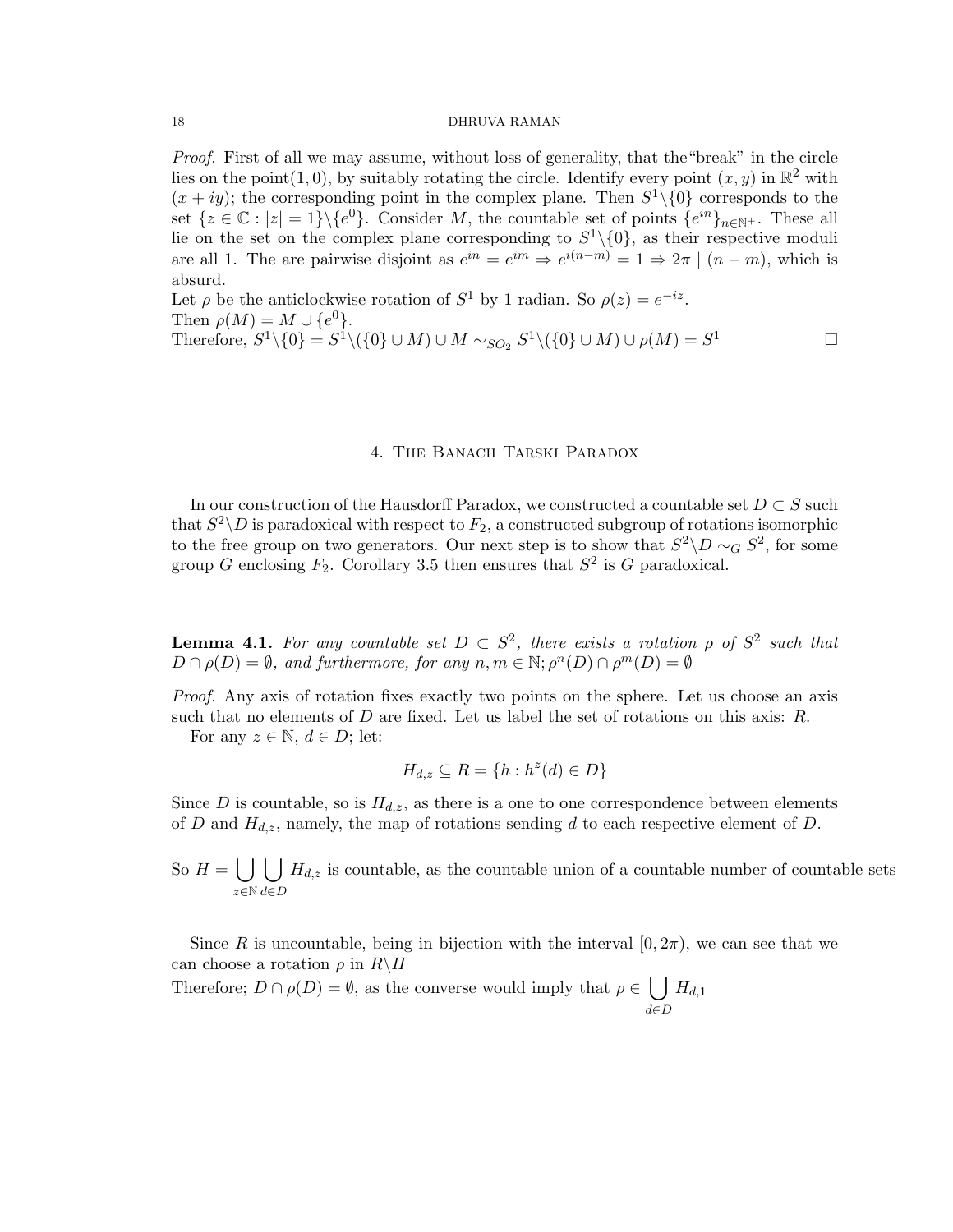Suppose, for some distinct  $n, m \in \mathbb{N}$ ; we have  $\rho^n(D) \cap \rho^m(D) \neq \emptyset$ Then, for some  $s_1, s_2$  in  $D : \rho^n(s_1) = \rho^m(s_2)$ Without loss of generality, suppose  $n > m$ 

$$
\Rightarrow \rho^{n-m}(s_1)) = s_2 \in D
$$
  
\n
$$
\Rightarrow \rho \in H_{s_1,(n-m)}
$$
  
\n
$$
\Rightarrow {\rho^k(D)}_{k \in \mathbb{N}}
$$
 is disjoint

**Theorem 4.2.** For any countable set D,  $S^2 \backslash D \sim_{SO_3} S^2$ , with two pieces.

Proof.

Taking  $\rho$  as in the previous lemma, we let  $A = \bigcup_{k \in \mathbb{N}} \rho^k(D)$ Then  $S^2 \backslash A \cup A$  is a disjoint partition of  $S^2$ 

Letting the identity rotation and  $\rho$  act on these two pieces respectively we get:

$$
S^2 \backslash A \cup A \sim_{SO_3} S^2 \backslash A \cup \rho(A)
$$

But  $S^2 \backslash A \cup \rho(A) = S^2 \backslash D$  $\Rightarrow S^2 \sim_{SO_3} S^2 \backslash D$ 

**Corollary 4.3.**  $S^2$  is paradoxical with respect to  $SO_3$ , the group of rotations.

*Proof.* We have already shown that, for some countable set  $D, S^2 \backslash D$  is paradoxical. Corollary 3.5 ensures that any set equidecomposable with  $S^2 \backslash D$  is also paradoxical.

**Corollary 4.4.** The unit ball with centre point removed:  $B^3\setminus\{0\}$ , is paradoxical with respect to  $SO_3$ .

*Proof.* This is in fact equivalent to the previous corollary. Since  $S^2$  is paradoxical with respect to  $SO_3$ , we have two disjoint subsets A and B in  $S^2$ , such that each can be decomposed into a finite collection of pairwise disjoint subsets, and reassembled under isometries to form two copies of  $S^2$ .

For each  $C \subseteq S^2$ , let  $C^*$  be the set of radial lines in  $B^3\setminus\{0\}$  containing C. This forms an equivalence relation between sets in  $S^2$  and  $B^3\setminus\{0\}$ . Therefore, the sets  $A^*$  and  $B^*$ 

 $\Box$ 

 $\Box$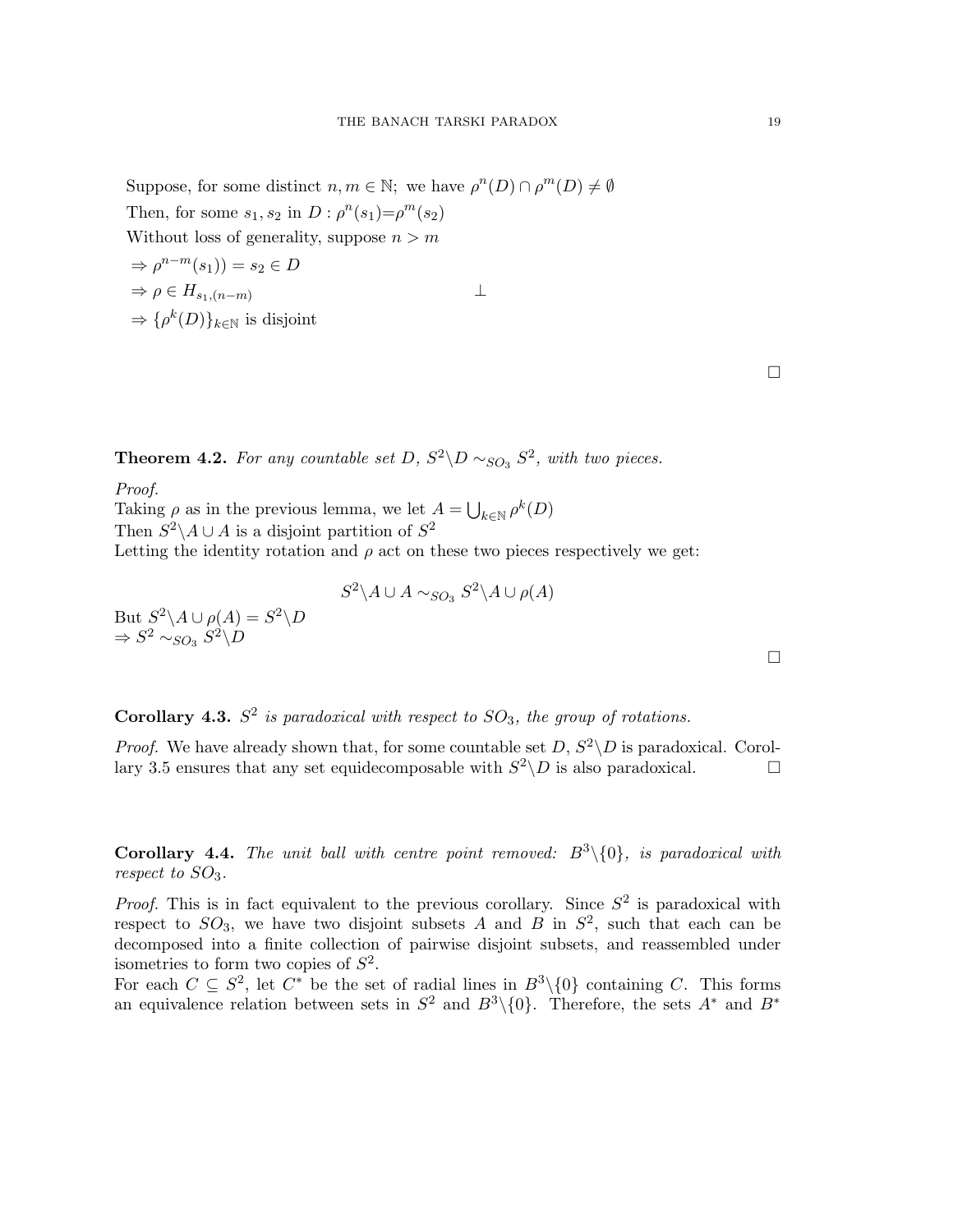in  $B^3\setminus\{0\}$  corresponding to A and B, yield paradoxical decompositions under the same isometries, over the set of radial lines with endpoints at  $S^2$ ; ie  $B^3\setminus\{0\}$ .

**Lemma 4.5.**  $B^3 \setminus \{0\}$  is equidecomposable under rotation with  $B^3$ 

Proof. Theorem 3.11 shows us that the circle is equidecomposable under rotation with the broken circle. Choose a broken circle  $C' \subset B^3 \setminus \{0\}$ , with its break at  $\{0\}$ , and let C be the full circle.

$$
B^3 \setminus \{0\} = B^3 \setminus (\{0\} \cup C') \cup C' \sim_{SO_3} B^3 \setminus (\{0\} \cup C') \cup C = B^3
$$

 $\Box$ 

# **Theorem 4.6.** The Banach Tarski Paradox (weak form):  $B^3$  is  $SO_3$  paradoxical

*Proof.* Since  $B^3 \setminus \{0\}$  is paradoxical, and is equidecomposable with  $B^3$ ,  $B^3$  itself is paradoxical by Corollary 3.5.

Note that in the standard formulation of the paradox,  $B^3$  is shown to be paradoxical with respect to isometries. Since rotations are a subgroup of isometries, our result implies this. However, since  $SO_3$  does not include translations, a visual interpretation of our version of the paradox is not as striking, as we obtain a unit ball that has been 'filled in twice over'. Trivially translating one covering of the unit ball yields two separate balls.

Note also in our proof that no use was made of metric of any form. Therefore, though our proof dealt notionally with the 'unit' ball, this theorem is equally valid for balls of any radius. As we have shown that one ball can be reformed into two balls, so we can show each of these balls can be respectively reformed into another two balls. By inductive application of this process, we can see that any finite number of balls can be so constructed from a single ball, thanks to the transitivity of the equidecomposability relation.

# Corollary 4.7.  $\mathbb{R}^3$  is  $SO_3$  paradoxical

*Proof.* We constructed a paradoxical decomposition of  $B^3\setminus\{0\}$  by drawing radial lines from every point in  $S<sup>2</sup>$  to the origin, and identifying the lines with the points (Corollary 4.4). The paradoxicity of  $S^2$  was then shown to be equivalent to that of  $B^3\setminus\{0\}$ . If, rather than terminating the lines at the surface of the unit ball, we extended them infinitely, then we obtain the set  $R^3 \setminus \{0\}$ , and see that this set is also  $SO_3$  paradoxical. We can then reproduce Lemma 4.5, substituting  $B^3\setminus\{0\}$  with  $R^3\setminus\{0\}$ , to show that  $R^3\setminus\{0\}$  is equidecomposable with  $R^3$ . The result follows.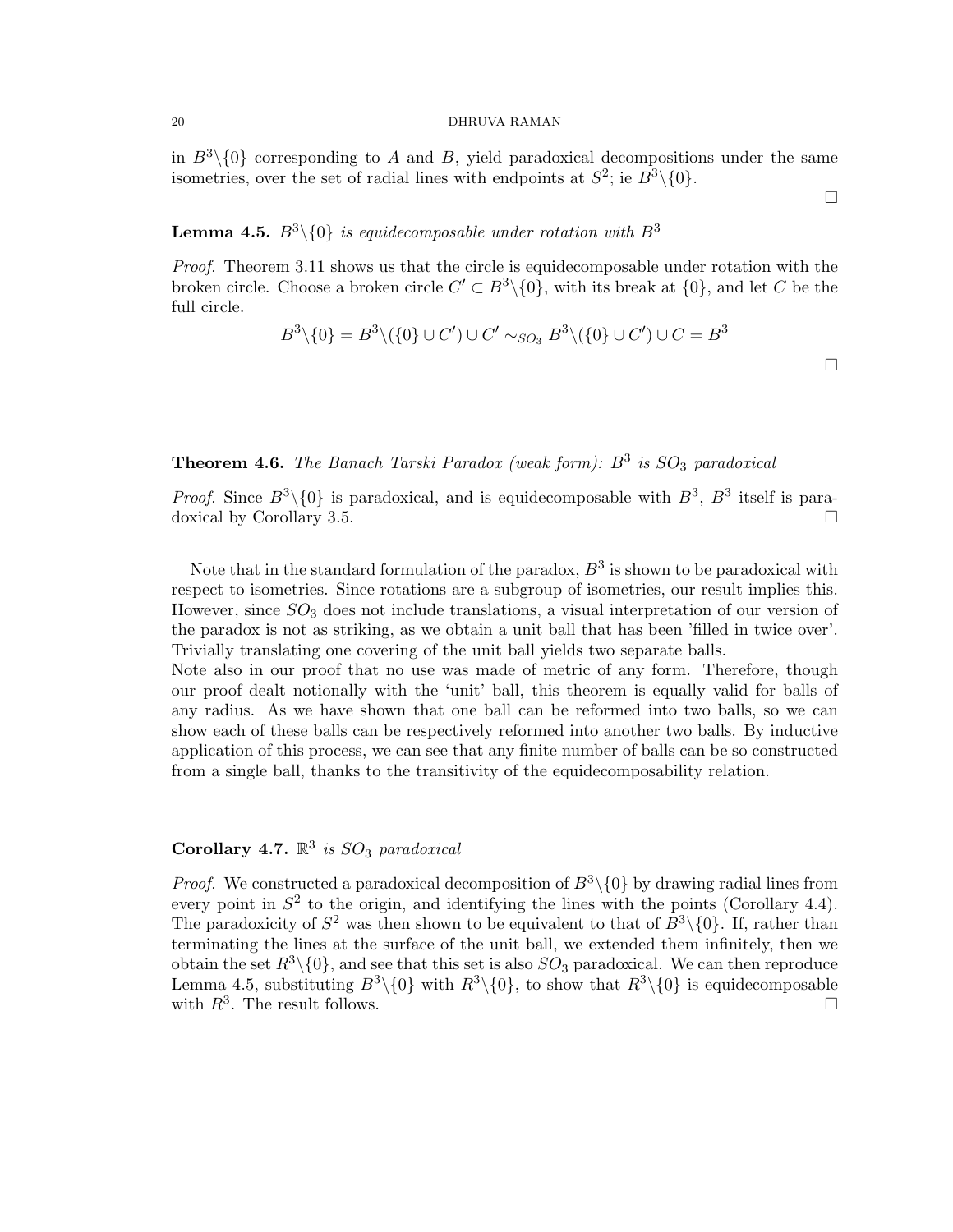We now want to extend the paradox just proved. We have overcome the intuition that isometry is a volume preserving property, by resorting to decomposing the unit ball into non-measurable subsets. It then logically follows that a much larger class of subsets of  $\mathbb{R}^3$  could possibly be decomposed and reformed under isometry to yield subsets with a different volume. We now generalise our theorem accordingly.

**Theorem 4.8.** Banach Tarski Paradox (Strong Form): All bounded subsets of  $R^3$  with nonempty interior are equidecomposable under isometry.

From Theorem 3.9; we know that  $G_3$ , the group of isometries on  $\mathbb{R}^3$ , satisfies the conditions of the Banach-Schroder-Bernstein Theorem. Using this and the fact that equidecomposability is an equivalence relation, it suffices to show that, for any bounded  $C, D \subset \mathbb{R}^3$ with non-empty interior,  $C \preceq_{G_3} D$  and  $D \preceq_{G_3} C$ .

Proof.  $\check{C} \neq \emptyset$ . Pick  $c \in \check{C}$ 

$$
\Rightarrow \exists \epsilon > 0 : B(c, \epsilon) \subseteq C
$$

$$
\Rightarrow B(c, \epsilon) \preceq_G C
$$

D is bounded,

$$
\Rightarrow \exists r > 0, d \in D; \text{ s.t. } D \subseteq B(d, r); D \preceq_G B(d, r)
$$

If  $B(d, r) \preceq_G B(a, \epsilon)$ , then, from transitivity of the partial ordering relation, we can see that  $D \preceq_G C$ .

From the weak form of the Banach Tarski Paradox, we know that  $B(c, \epsilon)$  is equidecomposable with two copies of itself. Each of these copies is then equidecomposable with two further copies of themselves. Repeating this inductively k times, we get that  $B(c, \epsilon)$ is equidecomposable with  $2^k$  copies of itself, due to the associativity of the equivalence relation for equidecomposability. Therefore,  $B(c, \epsilon)$  is equidecomposable with a lattice of overlapping balls covering  $B(d, R)$ , we simply choose k sufficient to completely cover  $B(d, R)$ . Let us call this set of overlapping balls J.

$$
B(b, R) \subseteq J \Rightarrow B(b, r) \preceq_G J
$$

Then  $C \succeq_G B(a, \epsilon) \succeq_G J \succeq_G B(b, r) \succeq_G D$ . So  $C \succeq_G D$ .

In the above proof we used no property of  $C$  that was not shared by  $D$ , and vice versa. Therefore we can 'swap' the two sets, and repeat the proof to get that  $D \succeq_G C$ .

So C and D are equidecomposable.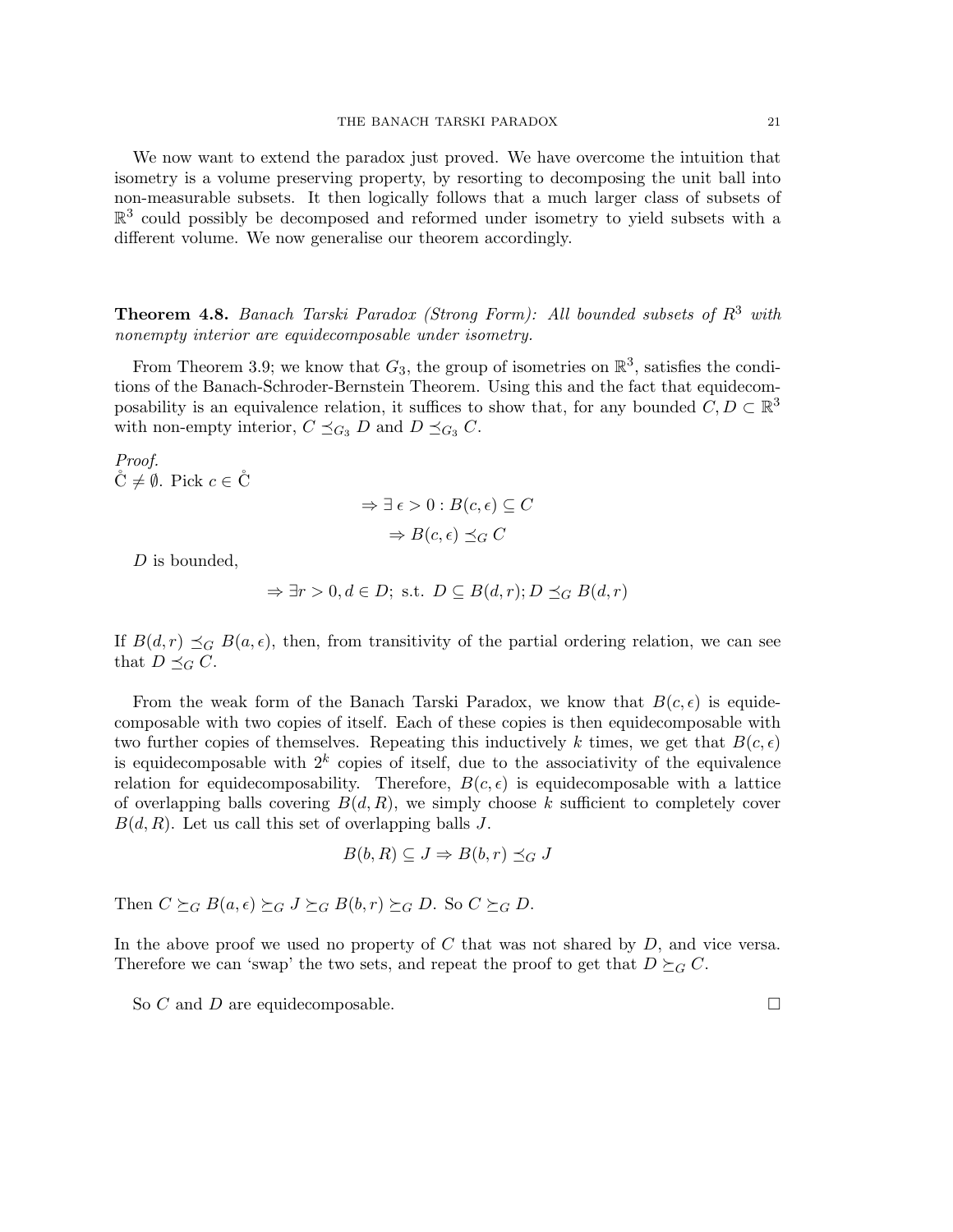Now we have finally proved Banach Tarski in three dimensions, it would be natural to generalise the case into higher dimensions, which is indeed possible. However, in the context of this essay, it is a meaningless extension as there is no gap in intuition between the statement in three dimensions and higher dimensions

### 5. The Role of the Axiom of Choice in Banach Tarski

We used the axiom of choice in our proof of Banach Tarski. This does not necessarily imply that it is necessary to an arbitrary proof of the phenomenon. In this section we suggest that its necessity is likely.

#### Theorem 5.1. Banach Tarski relies on Lebesgue non-measurable sets

Proof. The Lebesgue measure is rotation and translation invariant by definition. Since pieces in the Banach Tarski decomposition of a unit ball are pairwise disjoint, the measure of their union (if it exists) must equal the sum of their measures, as must the measure of their union after any rotations or translations have been applied. This implies the measure of the unit ball in  $\mathbb{R}^3$  is equivalent to twice the measure of itself, which is only possible if its measure is equal to zero. As it has non-empty interior, this is obviously not true.  $\Box$ 

# **Proposition 5.2.** The existence of Lebesgue non-measurable sets depends on the axiom of choice

This result is beyond the scope of this essay, and is not absolute. However, we can briefly elucidate the steps required. To do so requires a basic understanding of model theory, see [HOD97]. In summary, though, a structure S is a triple  $(U, \sigma, I)$  consisting of a set U, (the universe of the structure), equipped with well defined functions, and relations. For instance, elementary arithmetic is a model of  $\mathbb R$  together with well defined functions such as addition, and the inequality relation. One can make a statement about the elements of S. The structure is said to model the statement if the statement is true given the functions and relations on  $S$  in the structure. So the statement: 'Every number has an inverse such that the sum of the number and its inverse under addition is zero' is true in the model of arithmetic. Solovay, in [SOL70], constructed a model in which all the statements of ZF are true, and for which there are no Lebesgue non-measurable subsets of R. This would imply the existence of non-measurable subsets is a sole consequence of the axiom of choice, in ZFC. It is important to note, however, that this construction assumes consistency of ZFC, which, as I have discussed previously, is not proven.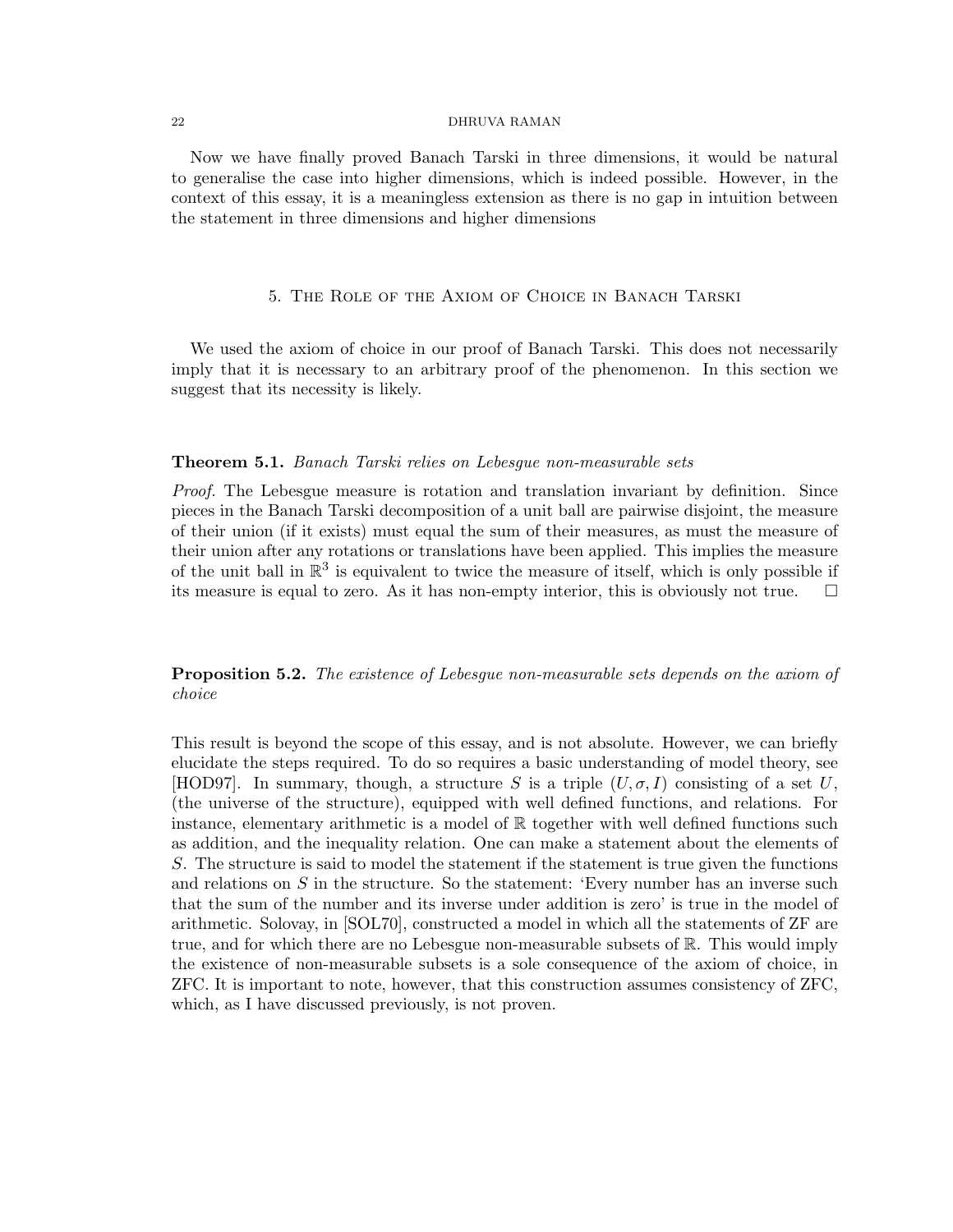.

Corollary 5.3. The existence of the Banach Tarski Paradox is dependent upon the axiom of choice

As I have previously stated, Banach Tarski is not truly paradoxical in the sense that only our intuition, rather than any form of consistency within ZFC, is compromised. Musing over whether the axiom of choice is 'correct' or not, is, therefore meaningless. Mathematics will contain results that challenge the intuition with or without it. We may merely distinguish that which requires it, and that which does not. In fact, its exclusion directly results in theorems such as the existence of sets whose cardinality cannot be compared. For a more complete treatise on the axiom and such results, the reader could refer to [HER06].

#### 6. Geometrical Paradoxes without the Axiom of Choice

As a consequence of the previous section, the reader is tempted to believe that the axiom of choice is responsible for counterintuitive geometrical constructions, and therefore must be discarded in those mathematical results that are designed to have relevance in reality. I have already outlined in my introduction my reasons for disagreeing with this. To highlight the existence of paradoxical constructions independent of the axiom of choice, I present the Sierpinski-Mazurkiewicz paradox in this chapter, with its construction based on that found in [SU90].

**Proposition 6.1.** Sierpinski-Mazurkiewicz Paradox: There exists a subset of  $\mathbb{R}^2$  that is paradoxical with respect to  $G_2$ , the group of isometries on  $\mathbb{R}^2$ 

**Lemma 6.2.** For any  $x, y \in G_2$ , let  $W_{xy}(x) \in G_2$  be the set of reduced form words generated by  $\{x, y\}$  and beginning with x. Then there exist isometries  $\tau, \rho \in G_2$  such that:

$$
w_1 \in W_{\tau\rho}(\tau), w_2 \in W_{\tau\rho}(\rho) \Rightarrow w_1(0) \neq w_2(0)
$$

Proof. The set of rotations on the complex plane is precisely the set of elements of the unit circle, and multiplication of a complex number by an element  $e^{ik}$  of the unit circle is equivalent to rotating it by  $k$  radians. There are uncountable elements on the unit circle, only countably which of can be algebraic, so there exists a transcendental point on the unit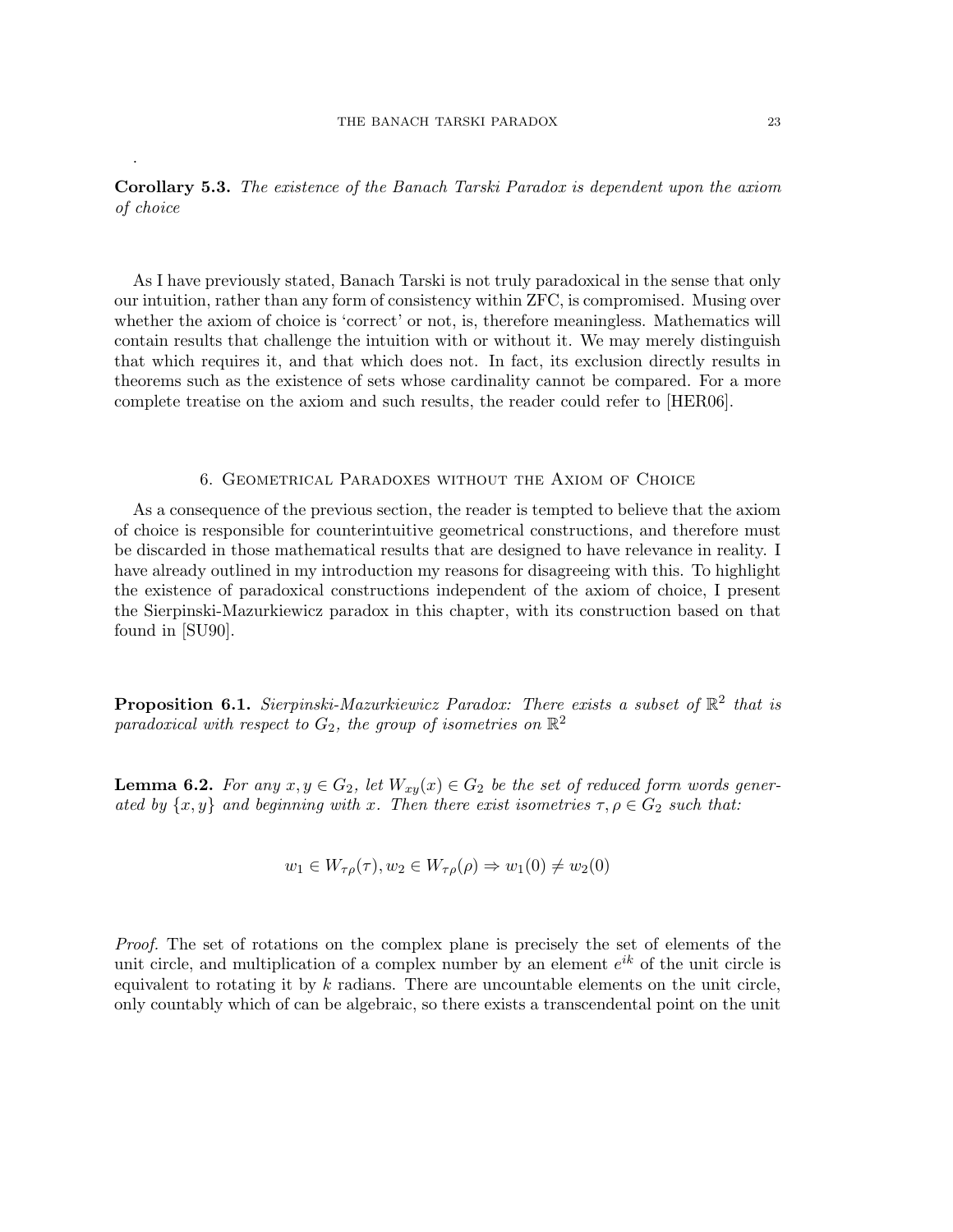circle (an element that is not a root of a non-trivial polynomial with rational coefficients). Let us pick such a point, and label it u, with the corresponding rotation  $\rho(z) = uz$ . Let  $\tau(z) = z + 1.$ 

Suppose w, a word in  $G_2$ , ends in  $\rho$ . Then we can erase this final term without altering  $w(0)$ , as  $\rho(0) = 0$ . Pick arbitrary  $w_1 \in W_{\tau\rho}(\tau)$ ,  $w_2 \in W_{\tau\rho}(\rho)$ . Obtain  $t_1, t_2$  by repeatedly deleting the end letters of  $w_1, w_2$  if they are  $\rho$ , until  $\tau$  is the last element of both words. Note that  $t_2$  may be the empty word corresponding to the identity rotation. Then:

$$
t_1 = \tau^{j_1} \rho^{j_2} \tau^{j_3} \dots \tau^{j_m} \qquad t_2 = \rho^{k_1} \tau^{k_2} \rho^{k_3} \dots \tau^{k_n} \qquad \{j_i\}, \{k_i\}, m, n \in \mathbb{N}
$$

(1) 
$$
w_1(0) = t_1(0) = j_1 + j_3 u^{j_2} + j_5 u^{j_2 + j_4} + \dots + j_m u^{j_2 + j_4 + \dots}
$$

(2) 
$$
w_2(0) = \begin{cases} t_2(0) = k_2 u^{k_1} + k_4 u^{k_1 + k_3} + \dots + k_n u^{k_1 + k_3 + \dots} & t_2 \neq \emptyset \\ 0 & t = \emptyset. \end{cases}
$$

Now suppose  $w_1(0) = w_2(0)$ . Then  $w_1(0) - w_2(0) = 0$ . But, by the above two equations,  $w_1(0) - w_2(0) = p(u)$ , for some polynomial p. This contradicts transcendence of u, so our assumption is incorrect.

**Corollary 6.3.** L; the subset of  $G_2$  generated by  $\{\tau,\rho\}$  is isomorphic to the free semigroup on two generators

#### Proof.

It suffices to show that any two distinct words  $l_1, l_2 \in L$  do not represent the same rotation (see Definition 1.8).

Suppose  $l_1 = l_2$ ; and the sequence of letters in one of these words is a segment of the other word. Then cancellation gives us a non-trivial word  $w'$  representing the identity rotation, and  $w'\rho(0) = \rho(0)$ ;  $w'(\tau(0) = \tau(0)$ . One of these equations must contradict Lemma 6.2.

Suppose  $l_1 = l_2$ ; and neither sequence of letters is a segment of the other. Then, if the leftmost letters in the alphabetical representation of this equation are the same, we cancel them, and repeat this operation until they are nonidentical. This gives us two words that represent the same rotation, so must send  $\{0\}$  to the same point, yet begin with different letters, again contradicting Lemma 6.2.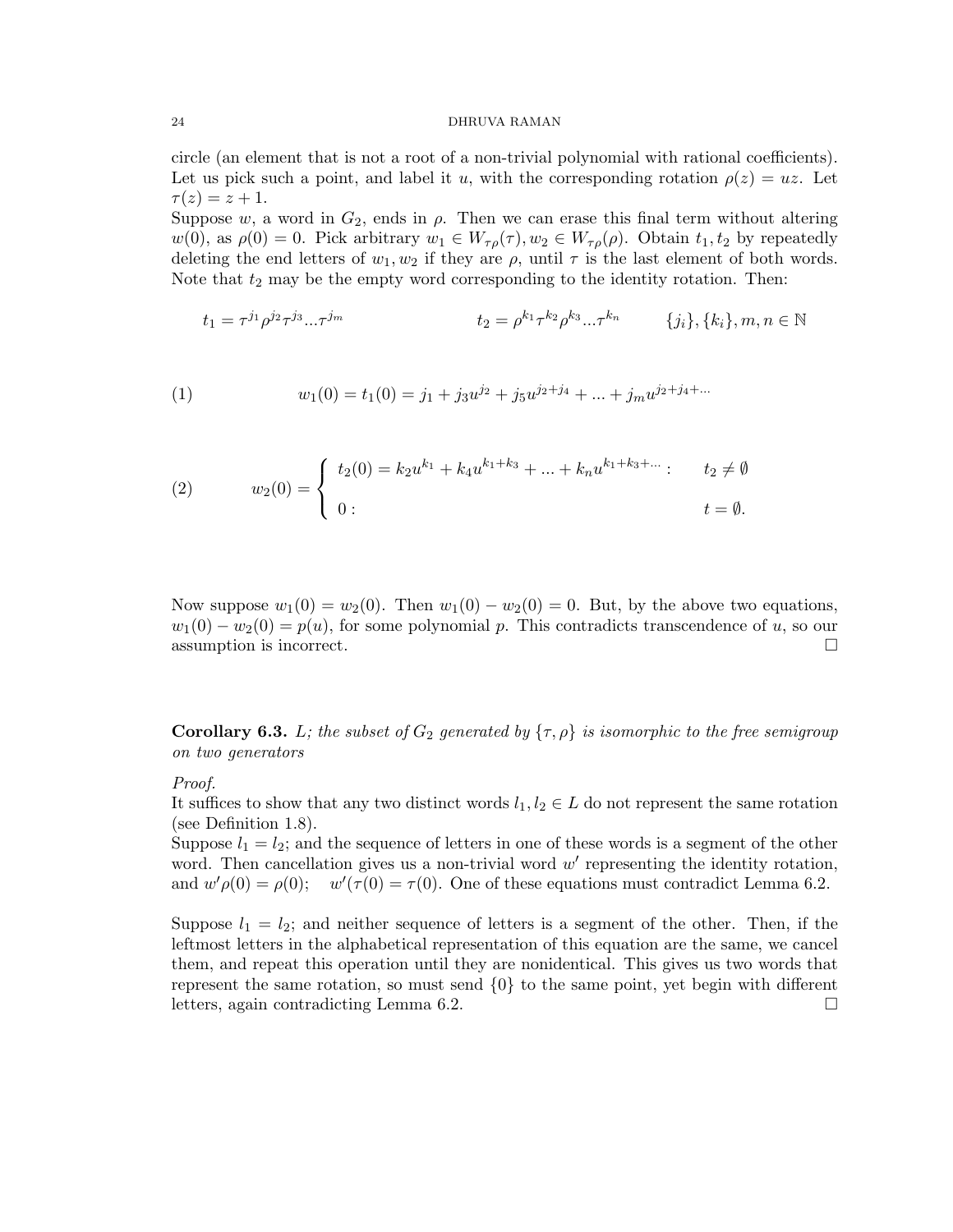An incidental consequence of this result and Theorem 1.10 is that  $G_2$  has a nonempty paradoxical subset.  $G_2$  itself, however, is not paradoxical. In Chapter 2 we used Corollary 1.12, and the fact that  $G_2$  contains the free group on two generators to prove paradoxicity of  $G_3$ . This is not valid for  $G_2$  as L is not a subgroup. For most of the previous century, it was conjectured that the only paradoxical groups were those which contained the free group on two generators (See Proposition 1)

The previous two results leave us ready to prove Proposition 6.1:

*Proof.* Consider the L-orbit of 0; that is, the set of images of 0 under the action of  $L$ . Noting that  $L = W_{\tau \rho}(\tau) \cup W_{\tau \rho}(\rho)$  and using the consequent fact that such an image must satisfy one of equations (1) and (2) derived from Lemma 6.2; we can explicitly define this set to be:

$$
E = \{a_1 + a_2u^2 + a_3u^3...a_nu^n \mid n \in \mathbb{N}, a_i \in \mathbb{N}\}
$$

We can see  $\tau(E); \rho(E) \subset E$ ; and Lemma 6.2 shows us that  $\tau(E) \cap \rho(E) = \emptyset$ . Respectively applying the rotations  $\tau^{-1}$  and  $\rho^{-1}$  to  $\tau(E)$  and  $\rho(E)$  shows us that E is paradoxical, with two pieces.

Note that the Lebesgue Measure of  $E$  is 0, so the result does not contradict isometry invariance of the Lebesgue Measure.

## 7. Related Problems

No branch of Mathematics evolves linearly, and sure enough the solution of the Banach Tarski Paradox has spawned a network of supporting literature and related problems; some still open. This area of Mathematics is still flourishing, and I highlight that in this section, by expositing some of the most relevant recent results.

## 7.1. Tarski's Circle Squaring Problem.

Problem 7.1. Is the unit circle (finitely) equidecomposable with the square with respect to the isometries of  $\mathbb{R}^2$ ?

This puzzle, posed by Tarski in 1925, foiled mathematicians for over 60 years. Laczkovitch [LAC90] finally solved the problem affirmatively in 1990. A proof that circle squaring is impossible by dissection of the circle into closed curves with nonempty interior was provided in 1963 [DUB63], and in fact the proof, like that of the Banach Tarski Paradox,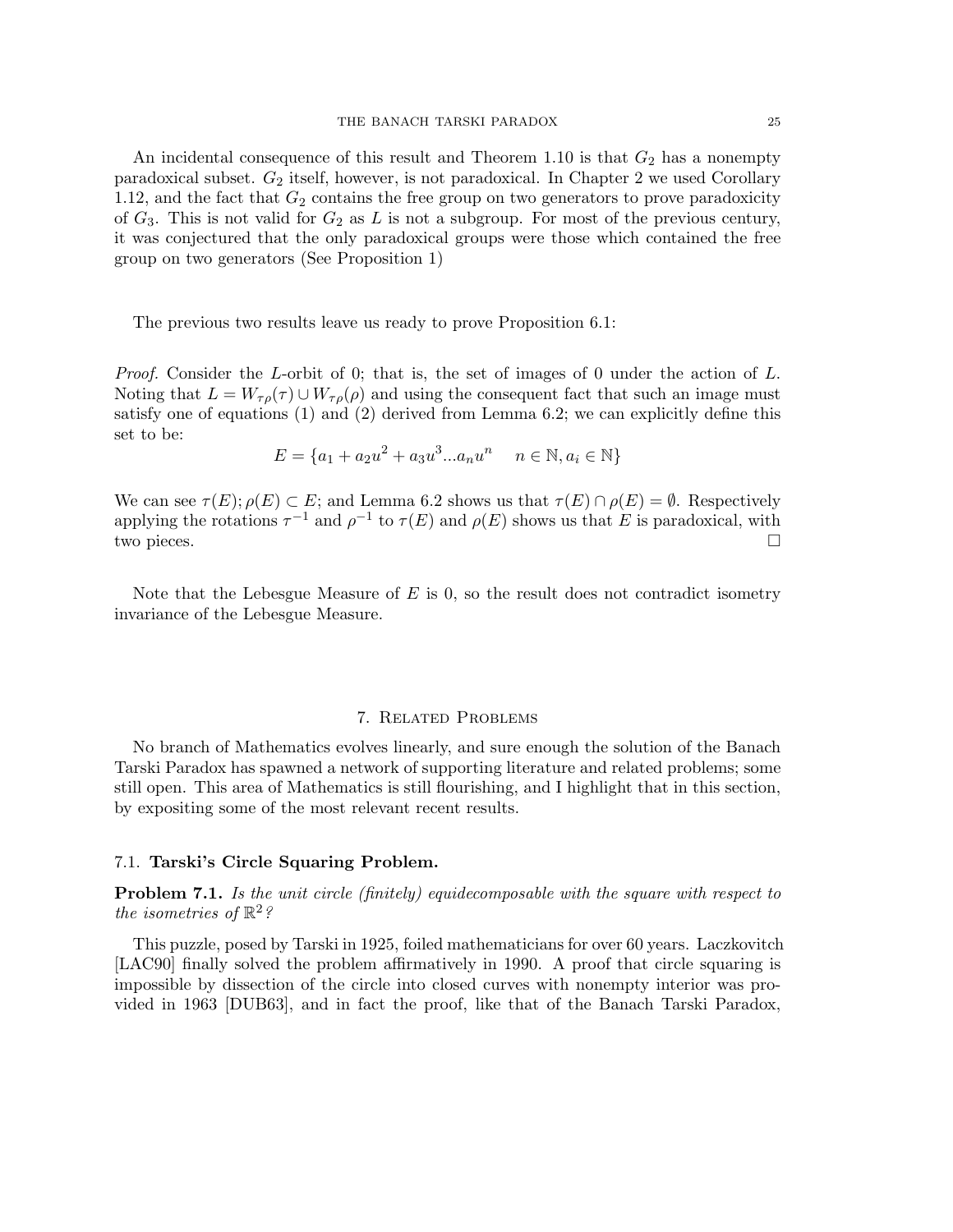relies on non-measurable subsets. It also utilises the axiom of choice. While the minimum number of pieces in the decomposition and doubling of the unit ball is 5; Laczovitch's decomposition of the circle used in the region of  $10^{50}$  pieces. Another interesting fact is that the repartitioning is possible using only translations.

## 7.2. Marczewski's Problem.

Problem 7.2. Can there exist a paradoxical decomposition of the unit ball using only pieces possessing the property of Baire? 4

This problem also has an affirmative resolution, as given in [RAN94]. More generally, any two bounded sets possessing the property of Baire are finitely equidecomposable with each other, using only pieces that also possess the property of Baire. This extension of the problem follows naturally in much the same way that we previously derived the strong form of Banach Tarski from the weak form.

## 7.3. De Groot's problem.

**Problem 7.3.** Can the pieces in a paradoxical decomposition of one unit ball into two be chosen in such a way that they can be moved continuously (in  $\mathbb{R}^3$ ) from their original to their final position without ever overlapping on one another?

Posed in 1958, such a construction was given in 2005 [WIL05]. I find this as almost as counterintuitive as the paradox itself. Any such construction cannot use pieces which all possess the Baire property.

#### 8. Bibliography

[WAG85] Wagon, Stan The Banach Tarski Paradox Cambridge University Press, 1985

[SU90] Su, Francis The Banach Tarski Paradox Retrieved from http://www.math.hmc.edu/ su/papers.dir/banachtarski.pdf on 04/01/2011

[BAN24] Banach, Stefan and Tarski, Alfred Sur la decomposition des ensembles de points en parties respectivement congruentes. Fundamenta Mathematicae, 1924

[PRE08] Preiss, David, Metric Spaces Notes, 2008

<sup>&</sup>lt;sup>4</sup>Recall a Baire set B is one which contains an open set U such that  $B\setminus U$  is meagre, hence they are often termed 'almost open' sets. see [PRE08] for a more rigorous definition